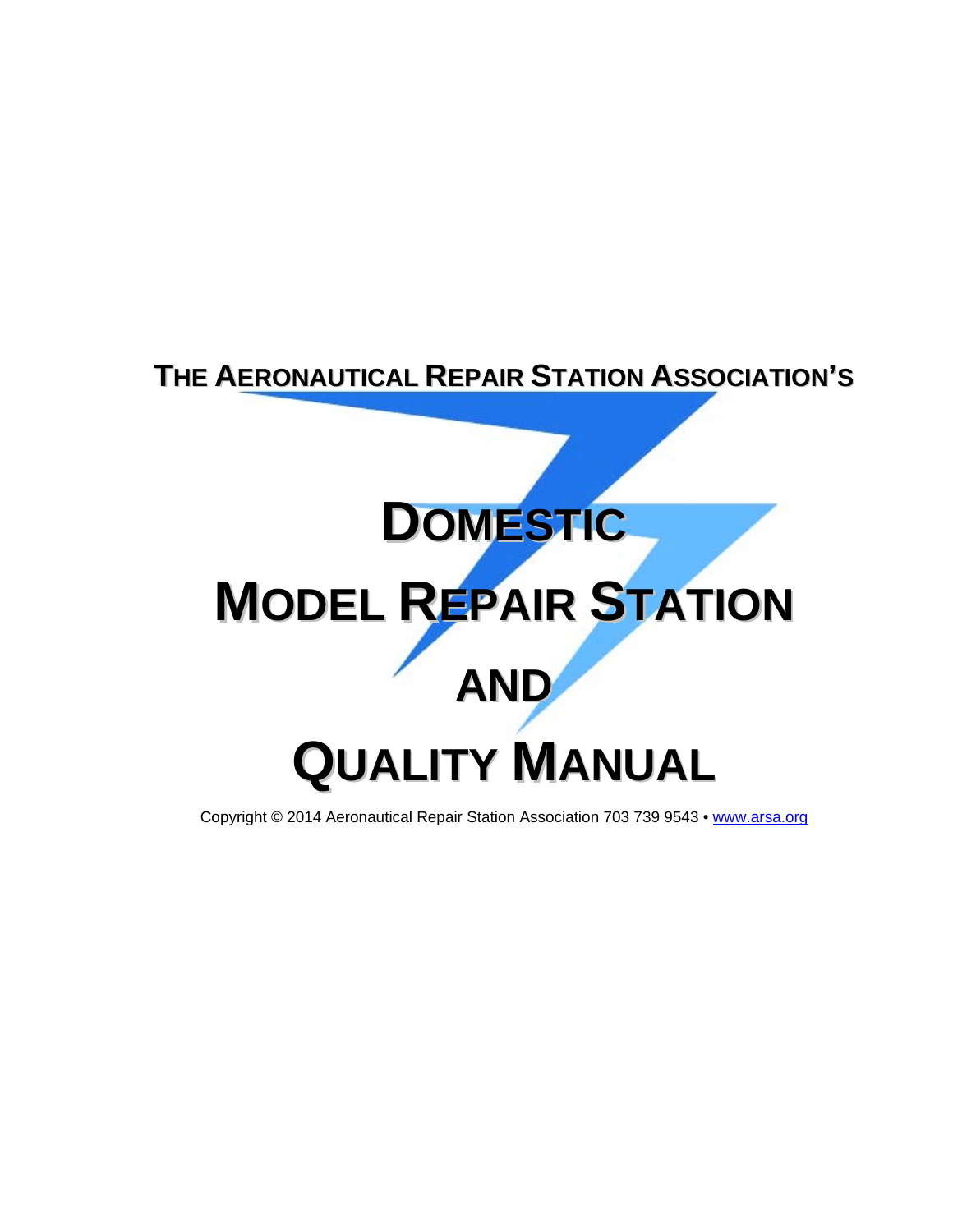

## **Preface**

#### **Purpose**

This model manual was written by the Aeronautical Repair Station Association (ARSA) to help companies develop a repair station and quality control manual to establish compliance with [Title 14 Code of Federal](http://ecfr.gpoaccess.gov/cgi/t/text/text-idx?c=ecfr&sid=705c54de4c72a998cc8f60633eddaee1&tpl=/ecfrbrowse/Title14/14cfr145_main_02.tpl)  [Regulations \(14 CFR\) part 145](http://ecfr.gpoaccess.gov/cgi/t/text/text-idx?c=ecfr&sid=705c54de4c72a998cc8f60633eddaee1&tpl=/ecfrbrowse/Title14/14cfr145_main_02.tpl) and the associated Federal Aviation Administration (FAA) guidance material. Although directed at domestic repair stations, very few adjustments would be needed to show compliance with the foreign repair station requirements.

To aid repair stations in developing a document that fully complies with [14 CFR part 145](http://ecfr.gpoaccess.gov/cgi/t/text/text-idx?c=ecfr&sid=705c54de4c72a998cc8f60633eddaee1&tpl=/ecfrbrowse/Title14/14cfr145_main_02.tpl) this model manual includes hyperlinks to each regulation referenced.

#### **General Instructions**

The model manual is in Microsoft Word (Word) 2003 format. It is compatible with Word 2007 and 2010. If the document is updated to a more current version or Word, additional format editing will be required; **all editing should be accomplished by someone knowledgeable with that software**. It is highly recommended that the editor have advanced knowledge in the following Word functions—

- Cross-References
- Format Painter
- **Hyperlinks**
- Page Numbering
- Styles
- Table of Contents
- Tables

It is delivered in read-only format; immediately re-save the document using a different file name. Always keep the original version for reference.

ARSA encourages users to work with this manual in the "View Paragraph Marks" and "View Table Gridlines" mode. This permits the user to see the special characters that control the formatting of this document.

The model contains the requirements for both a repair station manual and a quality control manual. The requirements for a quality control manual are addressed in Section 8 which may be used to create a separate document if preferred. As stated in the preamble to the final rule and the FAA's internal guidance either option is acceptable to the FAA.

Gray, shaded boxes and **bold** text or text in brackets indicate a "Note to User." These notes and options guide manual users through the process of modifying the document to reflect the actual practices of the repair station. Every "Note to User" must be deleted from the final version of a repair station's manual; all **bold** or bracketed text must be completed or changed to reflect accurate information for the particular repair station.

Management and other position titles such as Accountable Manager, Chief Inspector and Quality Manager are used throughout the manual. If a repair station uses different titles for those positions, modifications must be consistent. To facilitate consistency in modifications, all position titles are in **bold** font.

This publication addresses every paragraph of [14 CFR part 145](http://ecfr.gpoaccess.gov/cgi/t/text/text-idx?c=ecfr&sid=705c54de4c72a998cc8f60633eddaee1&tpl=/ecfrbrowse/Title14/14cfr145_main_02.tpl) in Appendix A; the Appendix must be updated when paragraphs of this document are deleted or reorganized.

- i –

| Preface<br>Revision Number: |                              |
|-----------------------------|------------------------------|
|                             | Revision Date: 0810/027/2014 |
| Original Issue Date:        | 08/04/2003                   |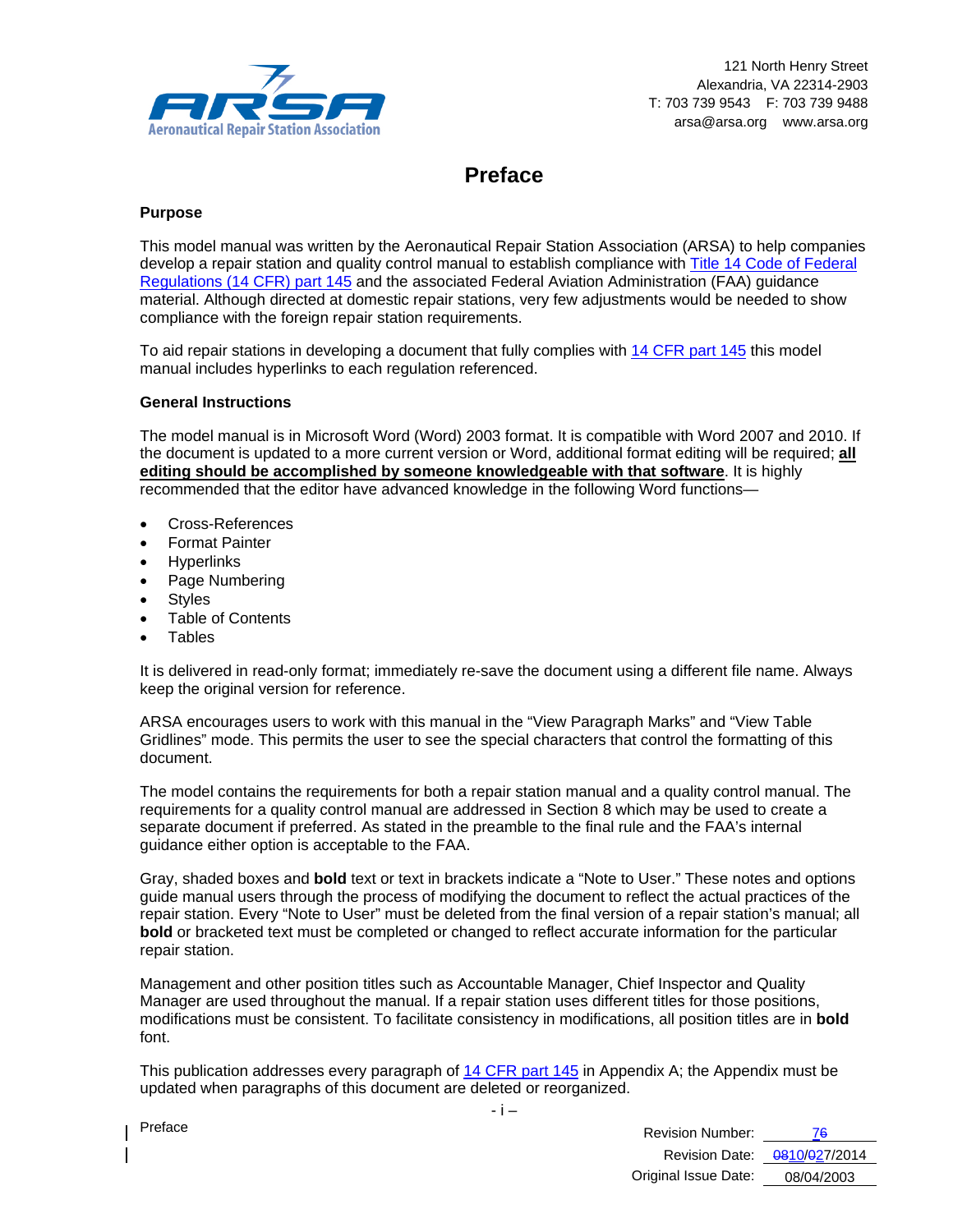

We recommend that users update the List of Effective Pages, Table of Contents and the Appendix after the final edits of the manual are complete. The List of Effective Pages and the Appendix must be updated manually. The Table of Contents is a Microsoft Word "field" that can be updated automatically at any time (click to in the left margin of the Table of Contents and press the "F9" key).

The headers and footers are different for each section; be sure to include the specific information for your company to protect the document from unauthorized use.

The manual revision information is set forth in the footer associated with each section. The final version of the document should reflect the proper dates and revision level.

Finally, this model includes many options; therefore "delete is your friend." If a particular word, sentence, paragraph or section does not apply to the repair station's operation—delete it. Also, change or move words, sentences, paragraphs or sections to match the particular policy, process or procedure used by the repair station.

After completion, update the Table of Contents, List of Effective Pages, Appendix and footers to reflect your changes.

#### **Previous Revisions of this Document**

Previous revisions to this document were less sophisticated. Revision 4 and subsequent provides specific instructions to ensure repair stations are able to adjust the content to its operations.

Specific changes are documented in the Model Manual Record of Revisions at the end of the Preface.

#### **ARSA Publications**

ARSA has other publications available that will help a repair stations comply with domestic and international regulations. These publications can be ordered online at [http://www.arsa.org.](http://www.arsa.org/)

#### **References**

To facilitate an understanding of regulatory compliance, all references to the CFRs are hyperlinked to the Government Printing Office Web site; all references to Advisory Circular 145-9 (Guide for Developing and Evaluating Repair Station and Quality Control Manuals) are hyperlinked to the FAA Web site. If a hyperlink does not work, go to either [http://ecfr.gpoaccess.gov](http://ecfr.gpoaccess.gov/) or [http://www.faa.gov](http://www.faa.gov/) and do a search.

Some links will direct the user to Adobe Portable Document Format (PDF) files. A recent version of Adobe Reader is required to view these documents (download the most recent free version [here\)](http://www.adobe.com/products/acrobat/alternate.html).

*Government Web sites Hyperlinks and Internet Addresses*

Federal Aviation Administration:

[http://www.faa.gov](http://www.faa.gov/)

European Aviation Safety Agency:

<http://www.easa.europa.eu/home/index.html>

Transport Canada:

[http://www.tc.gc.ca](http://www.tc.gc.ca/)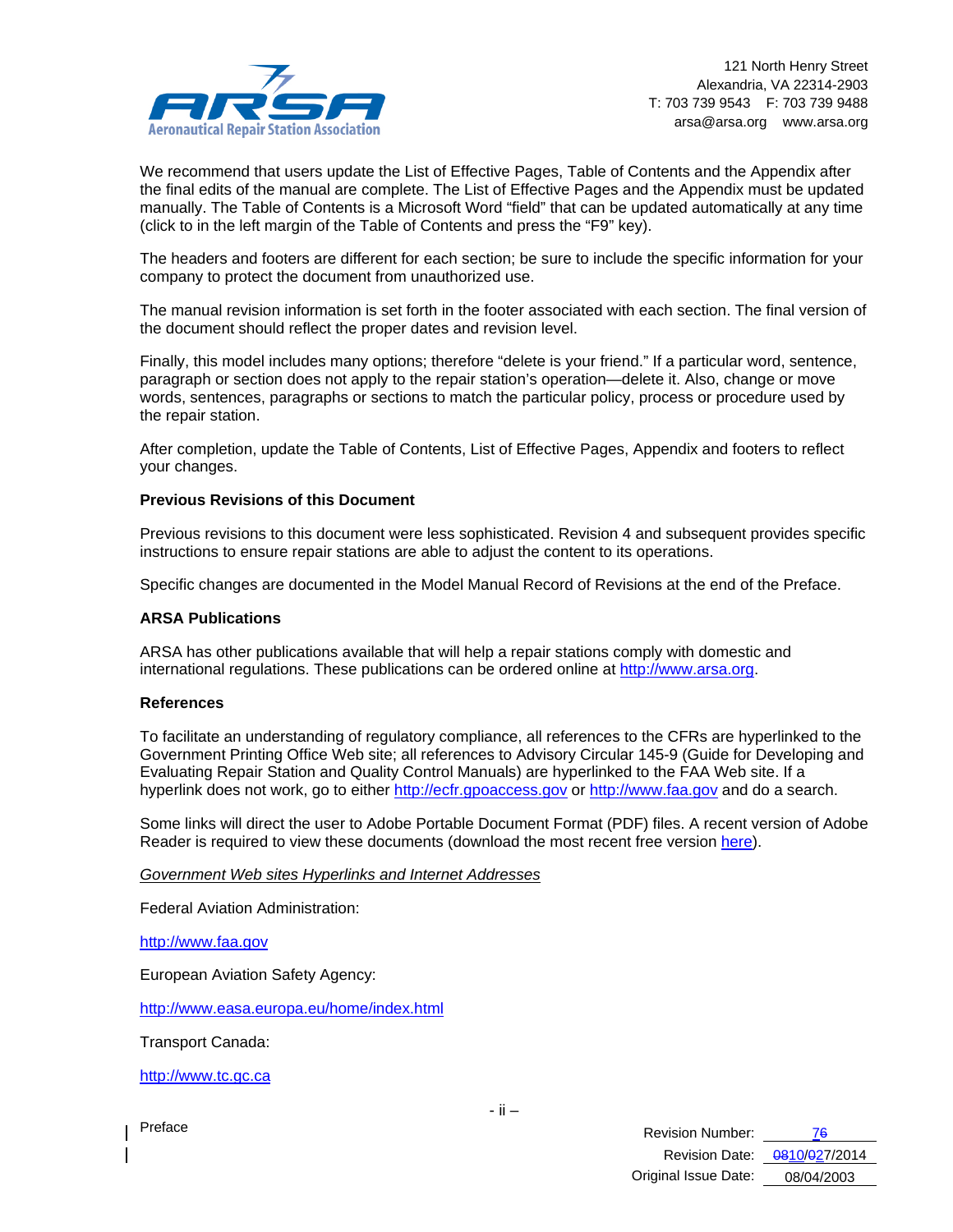

*Hyperlinks and Internet Addresses to Referenced Documents and Materials*

EASA Airworthiness Directives:

[http://ad.easa.europa.eu](http://ad.easa.europa.eu/)

Electronic Code of Federal Regulations: Title 14:

[http://ecfr.gpoaccess.gov/cgi/t/text/text](http://ecfr.gpoaccess.gov/cgi/t/text/text-idx?sid=79c4e905311cc352d52ebdad7e0b2f5a&c=ecfr&tpl=/ecfrbrowse/Title14/14tab_02.tpl)[idx?sid=79c4e905311cc352d52ebdad7e0b2f5a&c=ecfr&tpl=/ecfrbrowse/Title14/14tab\\_02.tpl](http://ecfr.gpoaccess.gov/cgi/t/text/text-idx?sid=79c4e905311cc352d52ebdad7e0b2f5a&c=ecfr&tpl=/ecfrbrowse/Title14/14tab_02.tpl)

FAA Airworthiness Directives:

[http://www.airweb.faa.gov/Regulatory\\_and\\_Guidance\\_Library/rgAD.nsf/MainFrame?OpenFrameSet](http://www.airweb.faa.gov/Regulatory_and_Guidance_Library/rgAD.nsf/MainFrame?OpenFrameSet)

Guide for Developing and Evaluating Repair Station and Quality Control Manuals:

[http://rgl.faa.gov/Regulatory\\_and\\_Guidance\\_Library/rgAdvisoryCircular.nsf/0/f1bf2d45c148209e8625758](http://rgl.faa.gov/Regulatory_and_Guidance_Library/rgAdvisoryCircular.nsf/0/f1bf2d45c148209e8625758b00504191/$FILE/AC%20145-9%20CHG%201.pdf) [b00504191/\\$FILE/AC%20145-9%20CHG%201.pdf](http://rgl.faa.gov/Regulatory_and_Guidance_Library/rgAdvisoryCircular.nsf/0/f1bf2d45c148209e8625758b00504191/$FILE/AC%20145-9%20CHG%201.pdf)

#### **Disclaimer**

This document is not all-inclusive; each repair station is unique. Modifications to this model manual will be required to ensure the specific procedures and forms used by the repair station will comply with the regulations. Further, the model manual does not address satellite repair stations. If your company wishes to develop a managerial repair station with satellites, please contact ARSA for assistance in modifying this document to meet those requirements.

#### **Model Manual Record of Revisions**

| <b>REVISION</b><br><b>NUMBER</b> | <b>REVISION</b><br><b>DATE</b> | <b>SECTION(S) OR</b><br>PARAGRAPH(S)<br><b>AFFECTED</b> | <b>REVISION DESCRIPTION</b>                                                                                                       |
|----------------------------------|--------------------------------|---------------------------------------------------------|-----------------------------------------------------------------------------------------------------------------------------------|
| Original                         | 08/04/2003                     | <b>ALL</b>                                              | Original Issue                                                                                                                    |
| 01                               | 11/30/2003                     | 1.1                                                     | The words "and in this manual" are deleted, and                                                                                   |
|                                  |                                |                                                         | Additional words added to mirror the words of FAR 145.109.                                                                        |
| 01                               | 11/30/2003                     | 1.7                                                     | Added user note to clarify non-certificated maintenance<br>contractor requirements.                                               |
| 01                               | 11/30/2003                     | 3.3                                                     | Added matrix to clarify part 65 personnel requirements and<br>language to support that one person may fill multiple<br>positions. |
| 01                               | 11/30/2003                     | 4.2                                                     | Added user note to clarify the use of titles and movement of<br>duties to reflect actual practices.                               |
| 01                               | 11/30/2003                     | 7.3.3                                                   | Deleted duplicative language of paragraph 7.3.1                                                                                   |
| 01                               | 11/30/2003                     | 9.29.3                                                  | Added language to clarify stamp assignment.                                                                                       |
| 02                               | 01/15/2004                     | 3.3.2                                                   | Added responsibility of submitting serious failures,<br>malfunction or defect reports.                                            |
| 02                               | 01/15/2004                     | 9.49.5                                                  | Specified responsibility of submitting serious failures,<br>malfunction or defect reports.                                        |

| Preface<br>Revision Number: |            |
|-----------------------------|------------|
|                             |            |
| Original Issue Date:        | 08/04/2003 |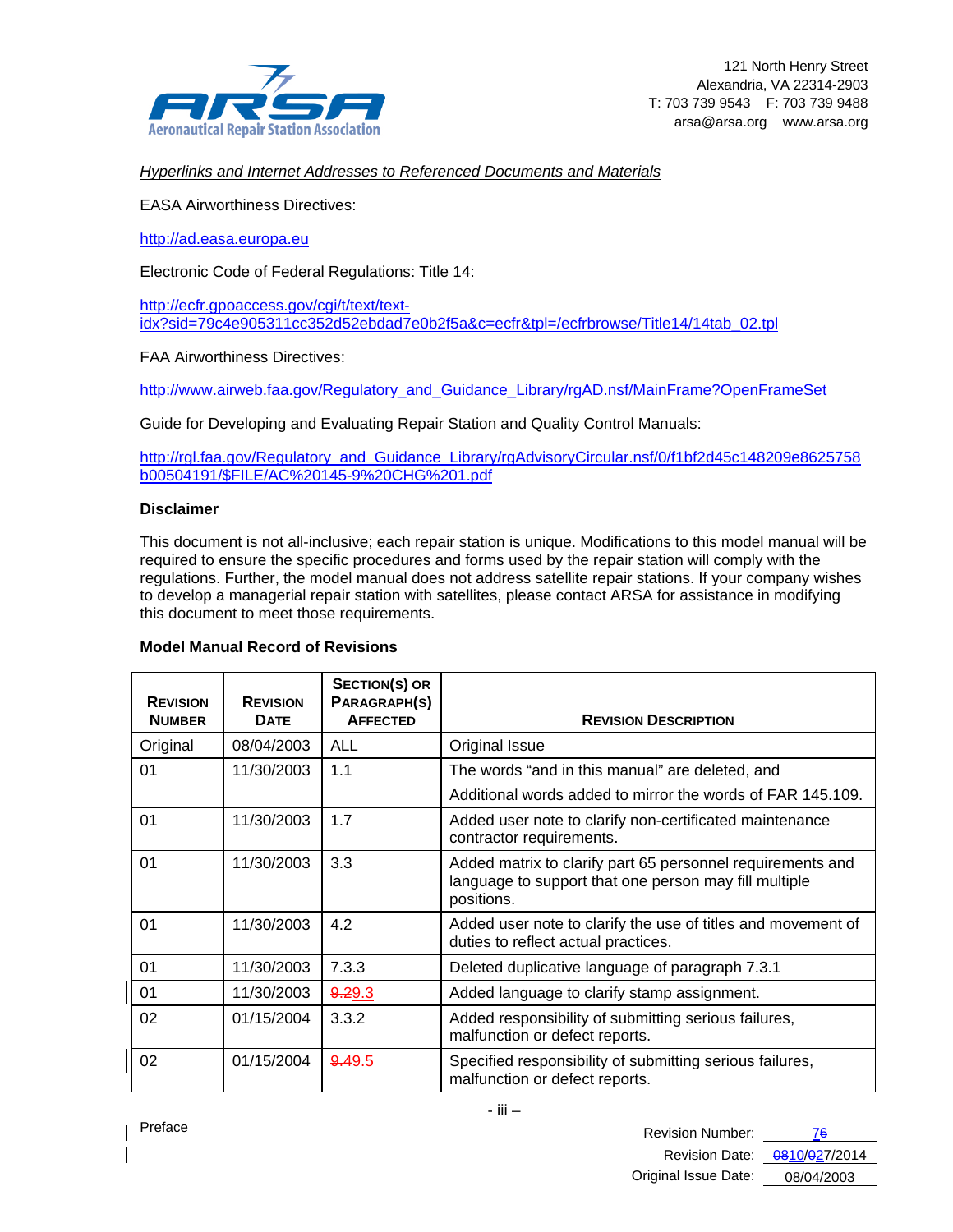

| <b>REVISION</b><br><b>NUMBER</b> | <b>REVISION</b><br><b>DATE</b> | <b>SECTION(S) OR</b><br>PARAGRAPH(S)<br><b>AFFECTED</b> | <b>REVISION DESCRIPTION</b>                                                                                             |
|----------------------------------|--------------------------------|---------------------------------------------------------|-------------------------------------------------------------------------------------------------------------------------|
| 03                               | 01/23/2004                     | 7.6.1                                                   | Clarified that outside sources referred to non-certificated<br>sources.                                                 |
| 03                               | 01/23/2004                     | 7.6.2                                                   | Added update an availability of maintenance vendor listing.                                                             |
| 03                               | 01/23/2004                     | 9.1                                                     | Added clarification that records retention begins from the<br>date the article is approved for return to service.       |
| 04                               | 04/16/2008                     | <b>ALL</b>                                              | This revision is a complete re-write of the ARSA Model<br>Repair Station and Quality Manual; it includes-               |
|                                  |                                |                                                         | Sophisticated and advanced features of Microsoft Word.                                                                  |
|                                  |                                |                                                         | Reorganized sections and paragraphs into a more logical<br>format for consistency.                                      |
|                                  |                                |                                                         | Specific instructions (notes to users) to ensure repair<br>stations are able to adjust the content to their operations. |
|                                  |                                |                                                         | Regulatory changes that have taken place since 2003.                                                                    |
| 05                               | 10/05/2012                     | Preface                                                 | Revised general instructions to include specific Microsoft<br>Word recommendations.                                     |
|                                  |                                |                                                         | Added model manual record of revisions                                                                                  |
| 05                               | 10/05/2012                     | Cover Page                                              | Note to User revised to reflect correct paragraph references.                                                           |
| 05                               | 10/05/2012                     | Table of<br>Contents                                    | Note to User enhanced to include the use of Microsoft Word<br>"Cross-References" throughout the manual.                 |
| 05                               | 10/05/2012                     | Manual<br><b>Distribution</b><br>List                   | Table modified to support portrait orientation.                                                                         |
| 05                               | 10/05/2012                     | Record of<br><b>Revisions</b>                           | Note to User enhanced to introduce the Manual Transmittal<br>Letter.                                                    |
|                                  |                                |                                                         | Table modified to support portrait orientation and columns<br>revised to support new process methodology.               |
| 05                               | 10/05/2012                     | List of<br>Effective                                    | Note to User enhanced to introduce section level revision<br>control.                                                   |
|                                  |                                | Pages                                                   | Table modified to support portrait orientation and columns<br>revised to support new process methodology.               |

 $\overline{\phantom{a}}$  $\overline{\phantom{a}}$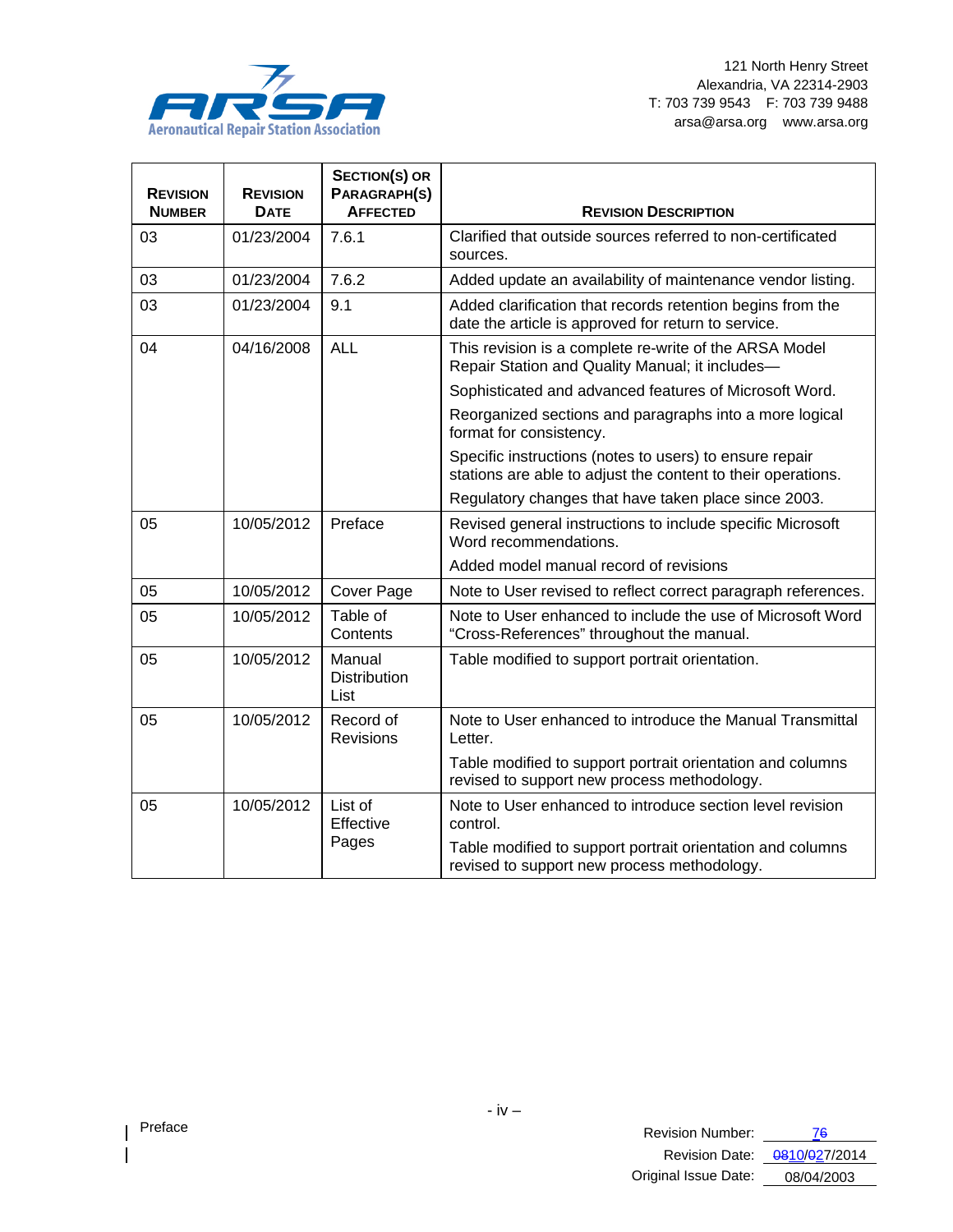

| <b>REVISION</b> | <b>REVISION</b> | <b>SECTION(S) OR</b><br>PARAGRAPH(S) |                                                                                                                               |
|-----------------|-----------------|--------------------------------------|-------------------------------------------------------------------------------------------------------------------------------|
| <b>NUMBER</b>   | <b>DATE</b>     | <b>AFFECTED</b>                      | <b>REVISION DESCRIPTION</b>                                                                                                   |
| 05              | 10/05/2012      | Section 1                            | Added clarifying language with regard to the RSQM being<br>"acceptable" to the FAA.                                           |
|                 |                 |                                      | Revised and enhanced the revision control process to be<br>effective at the section level and implement positive<br>controls. |
|                 |                 |                                      | Deleted the use of revision control bars and implemented a<br>detailed record of revisions.                                   |
|                 |                 |                                      | Added specific references to forms and letters and<br>implemented an associated numbering system.                             |
|                 |                 |                                      | Converted terms and acronyms to a table format.                                                                               |
|                 |                 |                                      | Added a document request process and a prototype<br>procedures process.                                                       |
| 05              | 10/05/2012      | Section 2                            | Introduced an Application for Repair Station Certificate or<br>Rating Letter process.                                         |
| 05              | 10/05/2012      | Section 3                            | Added clarifying language regarding the repair station<br>roster.                                                             |
| 05              | 10/05/2012      | Section 4                            | Added specific references to forms.                                                                                           |
|                 |                 |                                      | Added language that requires updates to the Operations<br>Specifications when needed.                                         |
|                 |                 |                                      | Enhanced the signature stamp control process.                                                                                 |
|                 |                 |                                      | Added employment of former FAA employee procedures.                                                                           |
|                 |                 |                                      | Eliminated duplicate procedures covered by the forms<br>instructions.                                                         |
|                 |                 |                                      | Added new duties to corresponding changes from sections<br>of the manual.                                                     |
| 05              | 10/05/2012      | Section 5                            | Added cleanliness and safety procedures.                                                                                      |
|                 |                 |                                      | Added specific references to forms and letters.                                                                               |
| 05              | 10/05/2012      | Section 6                            | Note to Users enhanced regarding when the submission of<br>a hazmat training certification letter is required.                |
|                 |                 |                                      | Added requirement for hazmat employers to submit a<br>hazmat training certification letter.                                   |
| 05              | 10/05/2012      | Section 7                            | Enhanced the RII qualification process.                                                                                       |
|                 |                 |                                      | Added specific references to forms and letters.                                                                               |
|                 |                 |                                      | Added duty time requirements.                                                                                                 |

 $\overline{\phantom{a}}$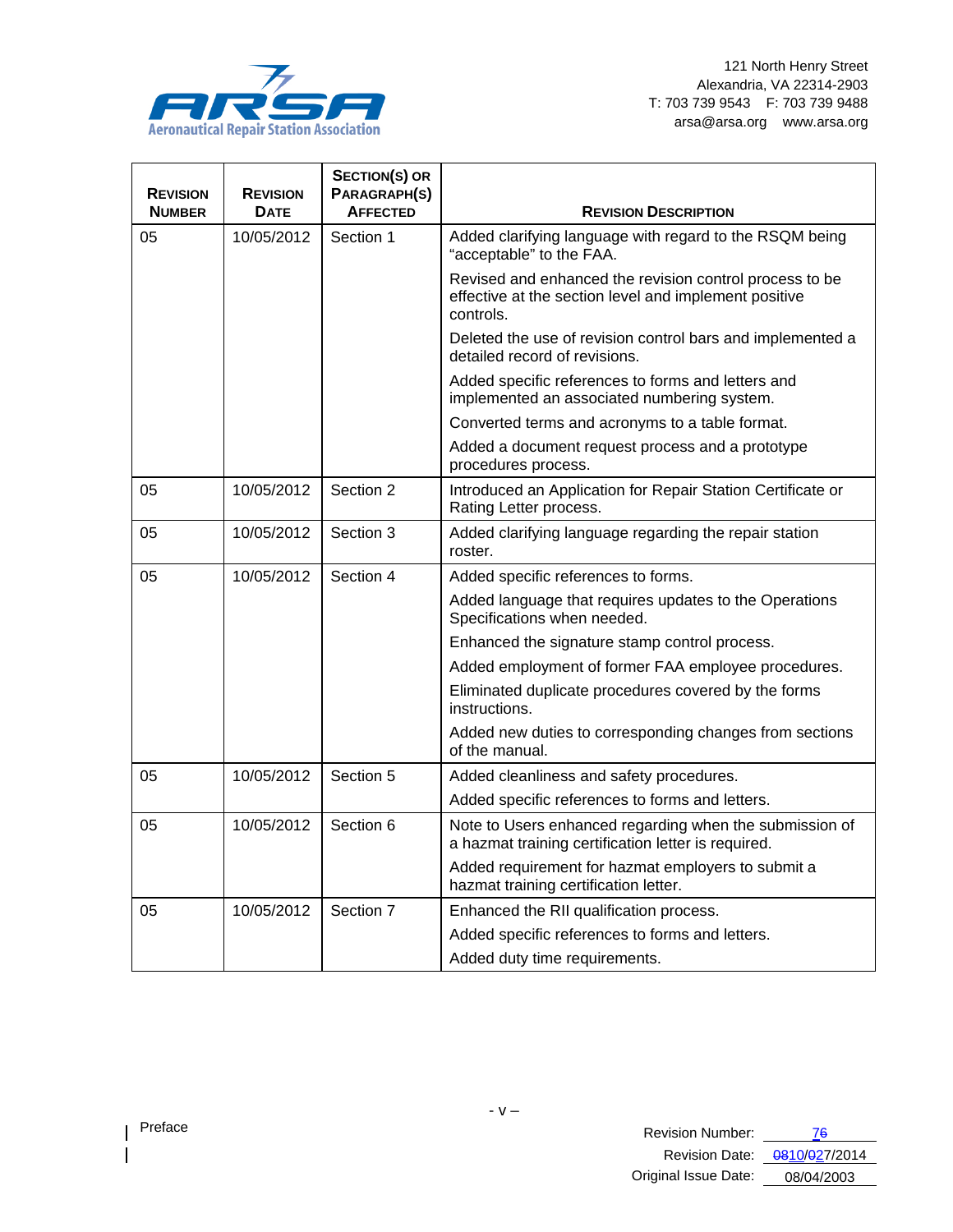

| <b>REVISION</b><br><b>NUMBER</b> | <b>REVISION</b><br><b>DATE</b> | <b>SECTION(S) OR</b><br>PARAGRAPH(S)<br><b>AFFECTED</b> | <b>REVISION DESCRIPTION</b>                                                                                                                                                                    |
|----------------------------------|--------------------------------|---------------------------------------------------------|------------------------------------------------------------------------------------------------------------------------------------------------------------------------------------------------|
| 05                               | 10/05/2012                     | Section 8                                               | Added specific references to forms and letters.                                                                                                                                                |
|                                  |                                |                                                         | Enhanced the purchasing of aviation articles or services<br>process.                                                                                                                           |
|                                  |                                |                                                         | Enhanced the incoming review of stock process to include<br>used parts, tools and equipment, life limited parts, calibrated<br>tool and non-certificated maintenance provider<br>requirements. |
|                                  |                                |                                                         | Added TCCA SUPS requirements.                                                                                                                                                                  |
|                                  |                                |                                                         | Added return to inventory procedures.                                                                                                                                                          |
|                                  |                                |                                                         | Added electrostatic discharge handling procedures.                                                                                                                                             |
|                                  |                                |                                                         | Added data plate or identification information replacement<br>procedures.                                                                                                                      |
|                                  |                                |                                                         | Added C.A.S.E. Standard 1A procedures for repair stations<br>that must meet that standard.                                                                                                     |
|                                  |                                |                                                         | Added proficiency of inspection personnel procedures.                                                                                                                                          |
|                                  |                                |                                                         | Added completed aircraft in-process inspection procedures.                                                                                                                                     |
|                                  |                                |                                                         | Added shift turnover procedures.                                                                                                                                                               |
|                                  |                                |                                                         | Added general aviation aircraft inspection procedures.                                                                                                                                         |
|                                  |                                |                                                         | Added logbook approval for return to service procedures.                                                                                                                                       |
|                                  |                                |                                                         | Added disapproval of return to service procedures.                                                                                                                                             |
|                                  |                                |                                                         | Added leased or borrowed equipment and tooling<br>procedures.                                                                                                                                  |
|                                  |                                |                                                         | Enhanced the certificated and non-certificated contract<br>maintenance procedures.                                                                                                             |
| 05                               | 10/05/2012                     | Section 9                                               | Added procedures for forms created by owners, operators<br>and type certificate holders.                                                                                                       |
|                                  |                                |                                                         | Enhanced work order package document requirements.                                                                                                                                             |
|                                  |                                |                                                         | Enhanced maintenance record completion procedures.                                                                                                                                             |
|                                  |                                |                                                         | Added TCCA serious defect or unairworthy condition<br>reporting procedures.                                                                                                                    |
| 05                               | 10/05/2012                     | Appendix A                                              | Added new 14 CFR part 145 requirements.                                                                                                                                                        |
|                                  |                                |                                                         | Updated all cross references to current RSQM references.                                                                                                                                       |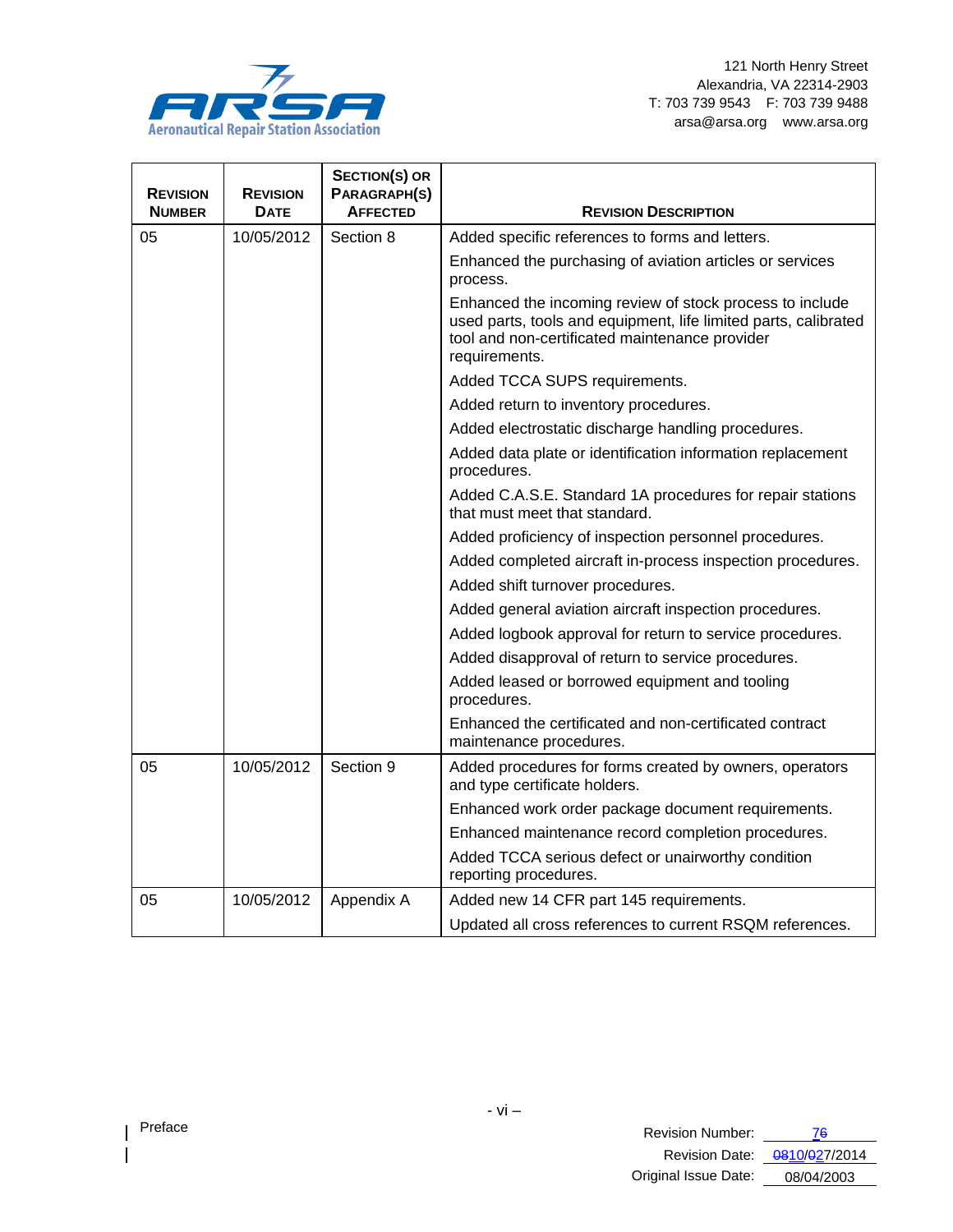

| <b>REVISION</b><br><b>NUMBER</b> | <b>REVISION</b><br><b>DATE</b> | <b>SECTION(S) OR</b><br>PARAGRAPH(S)<br><b>AFFECTED</b> | <b>REVISION DESCRIPTION</b>                                                                                                                                                                                                                                                                                                                                                                                                                                                                                                                                                      |
|----------------------------------|--------------------------------|---------------------------------------------------------|----------------------------------------------------------------------------------------------------------------------------------------------------------------------------------------------------------------------------------------------------------------------------------------------------------------------------------------------------------------------------------------------------------------------------------------------------------------------------------------------------------------------------------------------------------------------------------|
| 05                               | 10/05/2012                     | Appendix B                                              | Added Canadian MIP Cross-Reference Table for repair<br>stations that perform maintenance, preventive maintenance<br>and alteration on any civil aircraft, aircraft engine, propeller,<br>subassembly, appliance, material, part or component under<br>the regulatory authority of the Transport Canada Civil<br>Aviation Directorate (TCCA) and do not perform<br>maintenance, preventive maintenance or alteration on<br>Canadian-registered aircraft operated in commercial air<br>service pursuant to Part VII (air carriers) of the Canadian<br>Aviation Regulations (CARs). |
| 05                               | 10/05/2012                     | Appendix C                                              | Added C.A.S.E. Standard 1A Cross-Reference Table to<br>show compliance with the standard dated June 30, 2012.                                                                                                                                                                                                                                                                                                                                                                                                                                                                    |
| 06                               | 08/07/2014                     | All                                                     | Updated links to recently revised 8130-3 form.                                                                                                                                                                                                                                                                                                                                                                                                                                                                                                                                   |
| 06                               | 08/07/2014                     | Manual<br><b>Distribution</b><br>List                   | Update note to user.                                                                                                                                                                                                                                                                                                                                                                                                                                                                                                                                                             |
| 06                               | 08/07/2014                     | Record of<br><b>Revisions</b>                           | Update note to user.                                                                                                                                                                                                                                                                                                                                                                                                                                                                                                                                                             |
| 06                               | 08/07/2014                     | 1.8                                                     | Update note to user.                                                                                                                                                                                                                                                                                                                                                                                                                                                                                                                                                             |
| 06                               | 08/07/2014                     | Sections 4<br>and 5                                     | Added accountable manager duties and paragraphs<br>regarding facility security and point of contacts regarding<br>Transportation Security Administration rule.                                                                                                                                                                                                                                                                                                                                                                                                                   |
| 06                               | 08/07/2014                     | All                                                     | Edits of typographical errors.                                                                                                                                                                                                                                                                                                                                                                                                                                                                                                                                                   |
| 07                               | 10/27/2014                     | Table of<br><b>Contents</b>                             | Update to reflect reorganization of Section 9                                                                                                                                                                                                                                                                                                                                                                                                                                                                                                                                    |
| 07                               | 10/27/2014                     | Section 2.2.3                                           | Update to include requirement that FAA accept certificate<br>surrender                                                                                                                                                                                                                                                                                                                                                                                                                                                                                                           |
| 07                               | 10/27/2014                     | Section 9                                               | Added policy on falsification of records.                                                                                                                                                                                                                                                                                                                                                                                                                                                                                                                                        |
| 07                               | 10/27/2014                     | <b>Appendix A</b>                                       | Added new 14 CFR part 145 requirements and =<br>Uupdated all cross references to current RSQM references                                                                                                                                                                                                                                                                                                                                                                                                                                                                         |

Copyright © 2012 Aeronautical Repair Station Association 703 739 9543 • www.arsa.org

**Note to User**: DELETE THE COVER PAGE AND THE ENTIRE PREFACE FROM THE FINAL VERSION OF THIS MANUAL.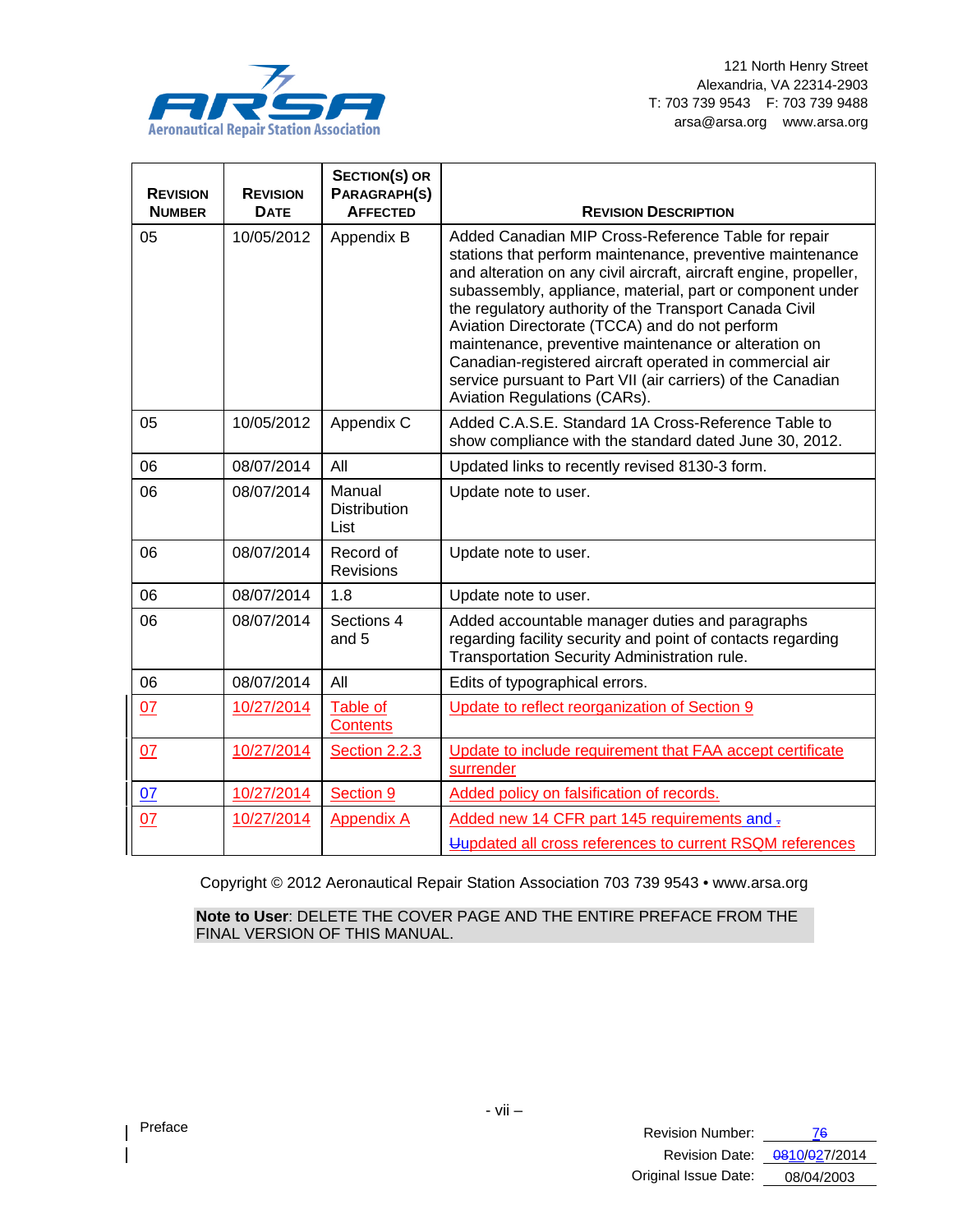## **Section 2: Repair Station Certificate**

#### <span id="page-8-1"></span>**2.1 Issuance of Certificate**

**Note to User:** Although not specifically required, the purpose of this paragraph is to provide a place in the manual that corresponds to [14 CFR §§ 145.51](http://ecfr.gpoaccess.gov/cgi/t/text/text-idx?c=ecfr&sid=d06cdedab945a1455160493f90acd03a&rgn=div8&view=text&node=14:3.0.1.2.19.4.3.1&idno=14) and [145.53.](http://ecfr.gpoaccess.gov/cgi/t/text/text-idx?c=ecfr&sid=d06cdedab945a1455160493f90acd03a&rgn=div8&view=text&node=14:3.0.1.2.19.4.3.2&idno=14)

DELETE THIS NOTE FROM THE FINAL VERSION OF YOUR MANUAL.

This manual provides all the information required by the regulations for the issuance of a repair station certificate under [14 CFR part 145.](http://ecfr.gpoaccess.gov/cgi/t/text/text-idx?c=ecfr&sid=62811a040c754fc1f9f003cb1e3c24bd&rgn=div5&view=text&node=14:3.0.1.1.5&idno=14) Specifically it contains—

- A repair station manual,
- A quality manual,
- An organization chart, and
- A description of the repair station's housing and facilities.

The issuance of the repair station certificate demonstrates that this company has met all the requirements of [14 CFR part 145.](http://ecfr.gpoaccess.gov/cgi/t/text/text-idx?c=ecfr&sid=705c54de4c72a998cc8f60633eddaee1&tpl=/ecfrbrowse/Title14/14cfr145_main_02.tpl)

#### <span id="page-8-0"></span>**2.2 Certificate Requirement, Change or Transfer and Duration**

**Note to User:** The purpose of this paragraph is to recognize the basic requirement for a certificate and to explain how changes to this repair station's certificate will be controlled. It corresponds to  $14$  CFR  $\S$ § 145.5, [145.51\(d\),](http://ecfr.gpoaccess.gov/cgi/t/text/text-idx?c=ecfr&sid=d06cdedab945a1455160493f90acd03a&rgn=div8&view=text&node=14:3.0.1.2.19.2.3.1&idno=14) [145.55,](http://ecfr.gpoaccess.gov/cgi/t/text/text-idx?c=ecfr&sid=d06cdedab945a1455160493f90acd03a&rgn=div8&view=text&node=14:3.0.1.2.19.2.3.3&idno=14) and [145.57.](http://ecfr.gpoaccess.gov/cgi/t/text/text-idx?c=ecfr&sid=d06cdedab945a1455160493f90acd03a&rgn=div8&view=text&node=14:3.0.1.2.19.2.3.4&idno=14) The portions that simply acknowledge the regulatory requirements are not necessary; however, the portions that explain how this repair station will handle a change or transfer must be included in this manual.

DELETE THIS NOTE FROM THE FINAL VERSION OF YOUR MANUAL.

A repair station certificate is required before accomplishing any work as a certificated repair station. This repair station will not perform any work under its certificate in violation of the requirements o[f 14 CFR part](http://ecfr.gpoaccess.gov/cgi/t/text/text-idx?c=ecfr&sid=705c54de4c72a998cc8f60633eddaee1&tpl=/ecfrbrowse/Title14/14cfr145_main_02.tpl)  [145.](http://ecfr.gpoaccess.gov/cgi/t/text/text-idx?c=ecfr&sid=705c54de4c72a998cc8f60633eddaee1&tpl=/ecfrbrowse/Title14/14cfr145_main_02.tpl)

#### <span id="page-8-2"></span>**2.2.1 Change of Rating or Location**

If this repair station seeks a change to its ratings it will, as set forth in the Forms Manual, prepare and submit—

- [FAA Form 8310-3](http://www.faa.gov/documentLibrary/media/Form/FAA%208310-3.pdf) along with the information necessary to substantiate the change.
- An Application for Repair Station Certificate or Rating Letter (Letter 503).

A change in location, housing or facilities will be processed in accordance with paragraph [5.75.6.](#page--1-0)

The **Accountable Manager** is responsible for ensuring the procedures for changes in ratings and location are properly followed.

2-1

| This document is the property of [ENTER REPAIR STATION NAME] it          |
|--------------------------------------------------------------------------|
| may not be reproduced without express written consent. Uncontrolled      |
| printed versions of this document are for reference only unless verified |
| against a controlled version.                                            |

| <b>Revision Number:</b> |  |
|-------------------------|--|
| <b>Revision Date:</b>   |  |
| Original Issue Date:    |  |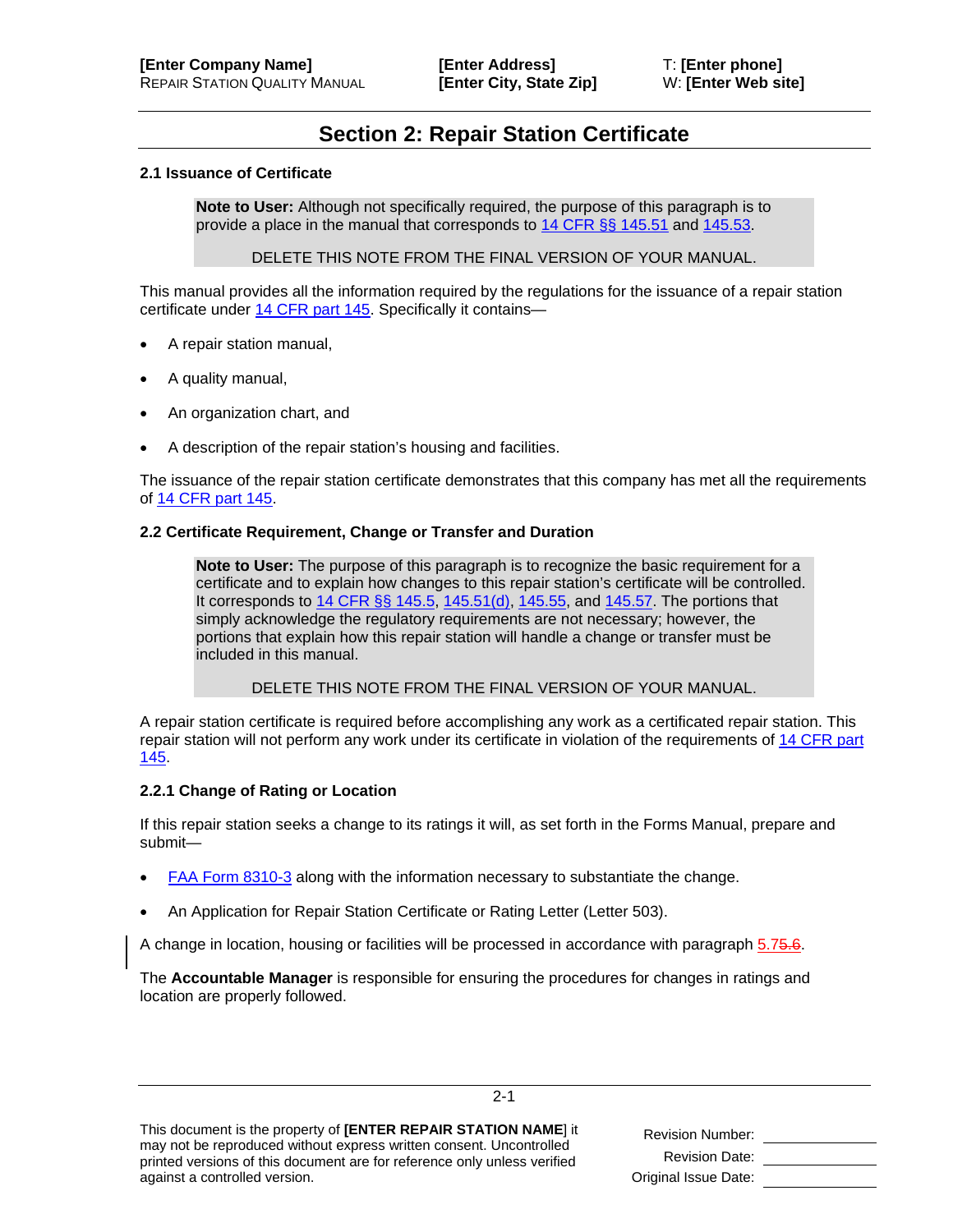#### <span id="page-9-1"></span>**2.2.2 Transfer of Assets**

In the event this repair station sells or transfers its assets, the new owner will be notified that it must apply for an amended repair station certificate in accordance with [14 CFR part 145](http://ecfr.gpoaccess.gov/cgi/t/text/text-idx?c=ecfr&sid=705c54de4c72a998cc8f60633eddaee1&tpl=/ecfrbrowse/Title14/14cfr145_main_02.tpl) and other applicable NAA requirements.

The new owner, at its discretion, may apply for a transfer of this repair station's name and certificate number by submitting an Application for Amended Air Agency Certificate Letter (Letter 509) as set forth in the Forms Manual.

The **Accountable Manager** is responsible for ensuring that the new owner is notified of its requirement to apply for an amended repair station certificate during the transfer of assets process.

#### <span id="page-9-0"></span>**2.2.3 Duration of the Repair Station Certificate**

This repair station's certificate is effective until it is surrendered, suspended or revoked.

If the repair station certificate is suspended or revoked, or if this repair station elects to surrender it and the FAA accepts the surrender, the **Accountable Manager** will ensure it is returned to the FAA.

The **Accountable Manager** will also ensure that any NAA that bases its approval on the repair station certificate is notified of the suspension, revocation or voluntary surrender of that certificate.

#### <span id="page-9-2"></span>**2.3 Repair Station Certificate Privileges and Limitations**

**Note to User:** The purpose of this paragraph is to provide a statement of the repair station's policy and commitment to accomplish work under the auspice of its air agency certificate and within the limitations of that certificate. This does not mean that the repair station cannot perform work as a non-certificated maintenance provider for other certificate holders. This paragraph of the manual is not necessary; however it provides a direct tie to requirements found in [14 CFR §§ 145.59,](http://ecfr.gpoaccess.gov/cgi/t/text/text-idx?c=ecfr&sid=f6b916d1eb065ecbd50fbeda433478e6&rgn=div8&view=text&node=14:3.0.1.2.19.2.3.5&idno=14) [145.61,](http://ecfr.gpoaccess.gov/cgi/t/text/text-idx?c=ecfr&sid=f6b916d1eb065ecbd50fbeda433478e6&rgn=div8&view=text&node=14:3.0.1.2.19.2.3.6&idno=14) [145.107,](http://ecfr.gpoaccess.gov/cgi/t/text/text-idx?c=ecfr&sid=f6b916d1eb065ecbd50fbeda433478e6&rgn=div8&view=text&node=14:3.0.1.2.19.3.3.4&idno=14) [145.109\(a\),](http://ecfr.gpoaccess.gov/cgi/t/text/text-idx?c=ecfr&sid=f6b916d1eb065ecbd50fbeda433478e6&rgn=div8&view=text&node=14:3.0.1.2.19.3.3.5&idno=14) and [145.201.](http://ecfr.gpoaccess.gov/cgi/t/text/text-idx?c=ecfr&sid=f6b916d1eb065ecbd50fbeda433478e6&rgn=div8&view=text&node=14:3.0.1.2.19.5.3.1&idno=14)

DELETE THIS NOTE FROM THE FINAL VERSION OF YOUR MANUAL.

Within the limitations set forth in its Operations Specifications, this repair station may maintain and alter any of the articles covered by its ratings and approve the work performed on those articles for return to service.

**Note to User:** If the repair station performs 100-hour, annual and/or progressive inspections include the following paragraph; otherwise delete the following paragraph.

DELETE THIS NOTE FROM THE FINAL VERSION OF YOUR MANUAL.

Under its airframe rating, the repair station may also perform 100-hour, annual and progressive inspections and to issue the approval or disapproval for return to service for those aircraft.

Unless the repair station is obtaining a maintenance function by contract as set forth in paragraph [8.17](#page--1-1) of this manual, the repair station will ensure that the housing, facilities, equipment, tooling, materials, data and personnel required to perform the work in accordance with [14 CFR part 43](http://ecfr.gpoaccess.gov/cgi/t/text/text-idx?c=ecfr&sid=c9d3d7b821124be9ee167a3ec92c06c1&tpl=/ecfrbrowse/Title14/14cfr43_main_02.tpl) is available and under the control of the repair station when the work is performed.

The repair station may contract maintenance functions provided it has the appropriate rating and the functions are approved and the contractors are qualified and listed as set forth in paragraph [8.17](#page--1-1) of this

2-2

| This document is the property of <b>[ENTER REPAIR STATION NAME</b> ] it  |
|--------------------------------------------------------------------------|
| may not be reproduced without express written consent. Uncontrolled      |
| printed versions of this document are for reference only unless verified |
| against a controlled version.                                            |

| <b>Revision Number:</b> |  |
|-------------------------|--|
| <b>Revision Date:</b>   |  |
| Original Issue Date:    |  |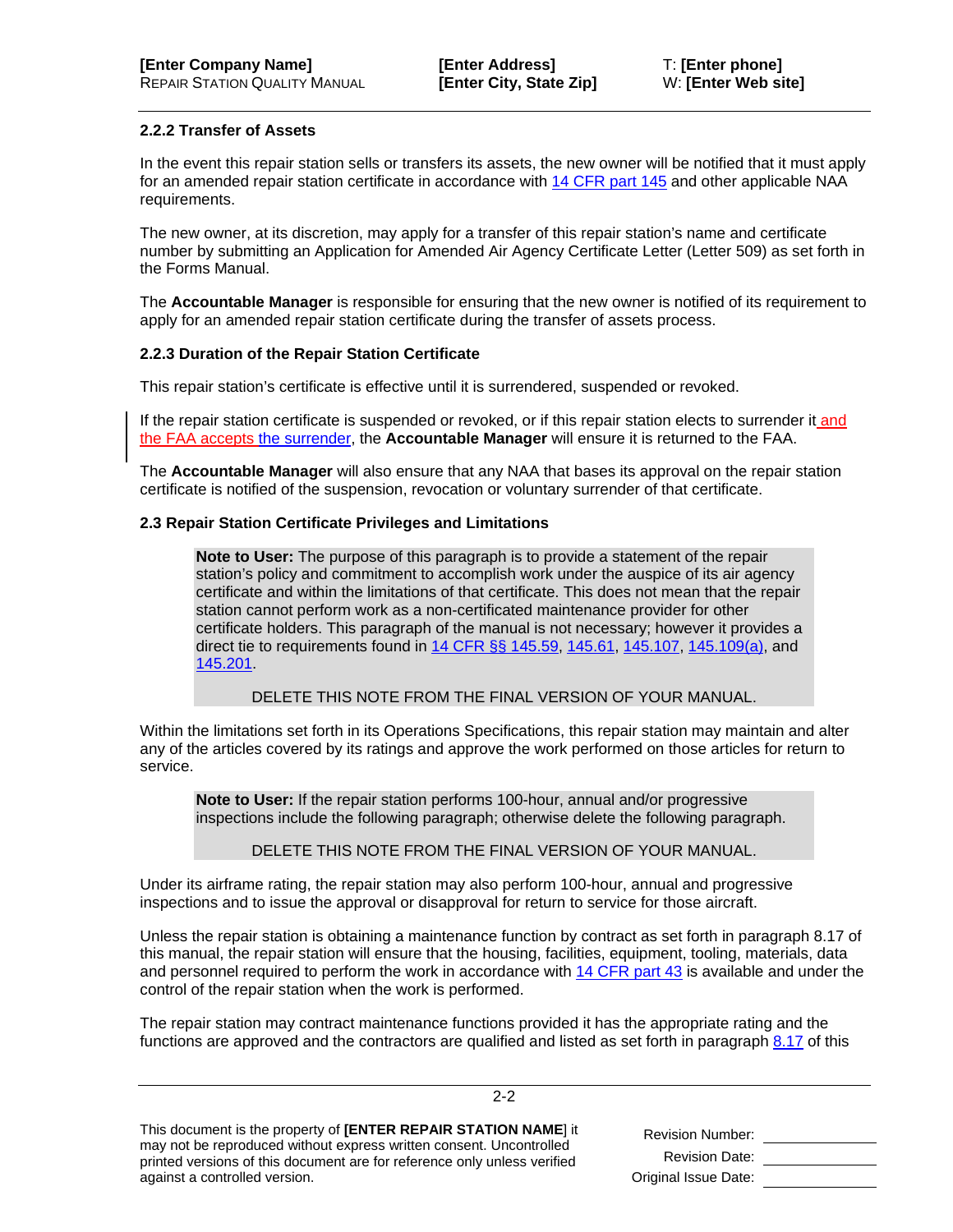## **Section 9: Records and Reports**

#### <span id="page-10-2"></span><span id="page-10-1"></span>**9.1 General**

**Note to User:** This Section addresses all the records required to be kept under [14 CFR](http://ecfr.gpoaccess.gov/cgi/t/text/text-idx?c=ecfr&sid=f32c93ab89449592e2f45d4510a3e2e0&tpl=/ecfrbrowse/Title14/14cfr145_main_02.tpl)  [part 145.](http://ecfr.gpoaccess.gov/cgi/t/text/text-idx?c=ecfr&sid=f32c93ab89449592e2f45d4510a3e2e0&tpl=/ecfrbrowse/Title14/14cfr145_main_02.tpl) In particular it addresses the maintenance and inspection forms referenced in 14 CFR [§ 145.211\(c\)\(3\),](http://ecfr.gpoaccess.gov/cgi/t/text/text-idx?c=ecfr&sid=f32c93ab89449592e2f45d4510a3e2e0&rgn=div8&view=text&node=14:3.0.1.2.19.5.3.7&idno=14) which requires the repair station to provide samples of inspection and maintenance records and instructions for completing those forms. Most repair stations keep all forms used or referenced in the repair station and quality manual in a separate Forms Manual. ARSA has compiled a Forms Manual that your repair station may use to comply with this requirement. If you have already developed a Forms Manual adjust this paragraph according to how you update that manual.

DELETE THIS NOTE FROM THE FINAL VERSION OF YOUR MANUAL.

All records used to establish compliance with the requirements o[f 14 CFR part 145](http://ecfr.gpoaccess.gov/cgi/t/text/text-idx?c=ecfr&sid=f32c93ab89449592e2f45d4510a3e2e0&tpl=/ecfrbrowse/Title14/14cfr145_main_02.tpl) shall be maintained by this repair station. These records will be maintained in a manner that they can be retrieved upon request (see paragraph [1.11\)](#page--1-2).

The **Technical Publications Manager** is responsible for ensuring repair station records and documentation are compiled, maintained and properly stored.

<span id="page-10-0"></span>**9.2 Falsification, Reproduction, Alteration, or Omission of 14 CFR part 145 Records**

**Note to User:** This paragraph describes the requirements of [14 CFR § 145.12.](http://www.ecfr.gov/cgi-bin/text-idx?SID=83ac7ee5bbb28ed8da3227fc3ad88b73&node=se14.3.145_112&rgn=div8) It establishes a general policy against fraudulent or intentionally false entries in applications, records, and reports.

#### DELETE THIS NOTE FROM THE FINAL VERSION OF YOUR MANUAL.

No person shall—

- Make or cause to be made a fraudulent or intentionally false entry in any application, record, or report; reproduce any application, record, or report for fraudulent purpose; or alter any application, record, or report for fraudulent purpose.
- By omission, knowingly conceal or cause to be concealed, a material fact in any application, record or report.

#### **9.29.3 Generating and Maintaining 14 CFR part 145 Records**

**Note to User:** The purpose of this paragraph is to establish compliance with [14 CFR §§](http://ecfr.gpoaccess.gov/cgi/t/text/text-idx?c=ecfr&sid=f32c93ab89449592e2f45d4510a3e2e0&rgn=div8&view=text&node=14:3.0.1.2.19.5.3.6&idno=14)  [145.209\(i\)](http://ecfr.gpoaccess.gov/cgi/t/text/text-idx?c=ecfr&sid=f32c93ab89449592e2f45d4510a3e2e0&rgn=div8&view=text&node=14:3.0.1.2.19.5.3.6&idno=14) and [145.219.](http://ecfr.gpoaccess.gov/cgi/t/text/text-idx?c=ecfr&sid=f32c93ab89449592e2f45d4510a3e2e0&rgn=div8&view=text&node=14:3.0.1.2.19.5.3.11&idno=14) It sets forth the general policy and process for generating and maintaining all the records referenced in this model manual. It also establishes a record retention policy to comply with  $14$  CFR § 145.219(c) and Order 8130.21.

DELETE THIS NOTE FROM THE FINAL VERSION OF YOUR MANUAL.

Unless otherwise specified in this manual, records required to be developed, maintained and stored by the repair station shall be available for no less than two (2) years and/or per the customer's request. These records include—

• Work Order packages, including the maintenance/inspection, preventive maintenance and alteration records.

9-1

This document is the property of **[ENTER REPAIR STATION NAME**] it may not be reproduced without express written consent. Uncontrolled printed versions of this document are for reference only unless verified against a controlled version.

| <b>Revision Number:</b> |  |
|-------------------------|--|
| <b>Revision Date:</b>   |  |
| Original Issue Date:    |  |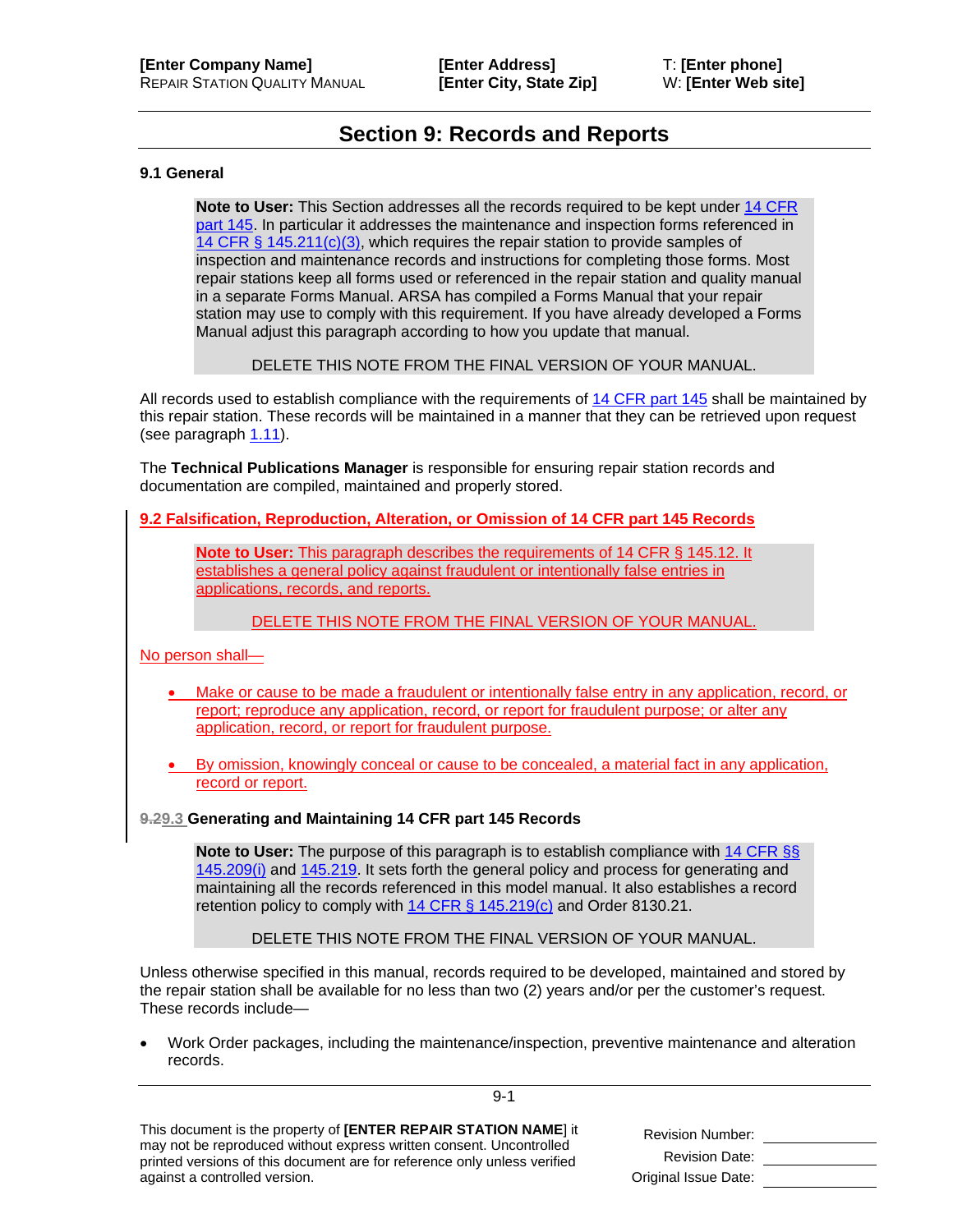## **Appendix A: 14 CFR part 145 Cross-Reference Table**

**Note to User:** While not all [14 CFR part 145](http://ecfr.gpoaccess.gov/cgi/t/text/text-idx?c=ecfr&sid=f32c93ab89449592e2f45d4510a3e2e0&tpl=/ecfrbrowse/Title14/14cfr145_main_02.tpl) sections relate to repair station compliance, this model manual addresses every section of [14 CFR part 145;](http://ecfr.gpoaccess.gov/cgi/t/text/text-idx?c=ecfr&sid=f32c93ab89449592e2f45d4510a3e2e0&tpl=/ecfrbrowse/Title14/14cfr145_main_02.tpl) however, not all [14 CFR](http://ecfr.gpoaccess.gov/cgi/t/text/text-idx?c=ecfr&sid=f32c93ab89449592e2f45d4510a3e2e0&tpl=/ecfrbrowse/Title14/14cfr145_main_02.tpl)  [part 145](http://ecfr.gpoaccess.gov/cgi/t/text/text-idx?c=ecfr&sid=f32c93ab89449592e2f45d4510a3e2e0&tpl=/ecfrbrowse/Title14/14cfr145_main_02.tpl) paragraphs relate to repair station compliance and do not have to be specifically addressed to establish compliance with the regulation. To facilitate verification of compliance, this matrix shows how every section of the rule is covered by a corresponding paragraph in the manual. Be careful to update this matrix if you have deleted, reorganized or added paragraphs to your manual.

DELETE THIS NOTE FROM THE FINAL VERSION OF YOUR MANUAL.

| 14 CFR part 145                                                                            | <b>Repair Station Quality Manual Reference</b>                                           |  |
|--------------------------------------------------------------------------------------------|------------------------------------------------------------------------------------------|--|
| § 145.1 Applicability.                                                                     | Paragraphs 1.1 and 1.4                                                                   |  |
| § 145.3 Definition of terms.                                                               |                                                                                          |  |
| \$145.3(a)                                                                                 | Paragraphs 1.3 (Accountable Manager) and 4.6.1                                           |  |
| \$145.3(b)                                                                                 | Paragraph 1.3 (Article)                                                                  |  |
| § 145.3(c)                                                                                 | Paragraph 1.3 (Directly in Charge)                                                       |  |
| \$145.3(d)(1)                                                                              | Paragraph 1.3 (Line Maintenance)                                                         |  |
| \$145.3(d)(2)                                                                              | Paragraph 1.3 (Line Maintenance)                                                         |  |
| § 145.5 Certificate operations specifications requirements.                                |                                                                                          |  |
| \$145.5(a)                                                                                 | Paragraphs 1.4 and 2.2                                                                   |  |
| § 145.5(b)                                                                                 | Paragraph 1.10                                                                           |  |
| 9.8 § 145.12 Repair station records: Falsification, reproduction, alteration, or omission. |                                                                                          |  |
| \$145.12(a)                                                                                | Paragraph -9.2                                                                           |  |
| § 145.12(b)                                                                                | Paragraph-9.2                                                                            |  |
| \$145.12(c)                                                                                | Paragraph-9.2                                                                            |  |
| § 145.51 Application for certificate.                                                      |                                                                                          |  |
| \$145.51(a)                                                                                | Paragraph 2.1 with respect to the original issuance of the repair station<br>certificate |  |
| \$145.51(a)(1)                                                                             | Paragraph 2.2 with respect to any changes requiring supporting<br>information.           |  |
| \$145.51 a)(2)                                                                             | Paragraph 2.2 with respect to any changes requiring supporting<br>information.           |  |
| § 145.51(a)(3)                                                                             | Paragraph 2.2 with respect to any changes requiring supporting<br>information.           |  |
| \$145.51(a)(4)                                                                             | Paragraph 2.2 with respect to any changes requiring supporting<br>information.           |  |
| \$145.51(a)(5)                                                                             | Paragraph 2.2 with respect to any changes requiring supporting<br>information.           |  |
| \$145.51(a)(6)                                                                             | Paragraph 2.2 with respect to any changes requiring supporting<br>information.           |  |

A-1

This document is the property of **[ENTER REPAIR STATION NAME**] it may not be reproduced without express written consent. Uncontrolled printed versions of this document are for reference only unless verified against a controlled version.

Revision Number: Revision Date: <u>\_\_\_\_\_\_\_\_\_\_\_\_\_\_</u> Original Issue Date: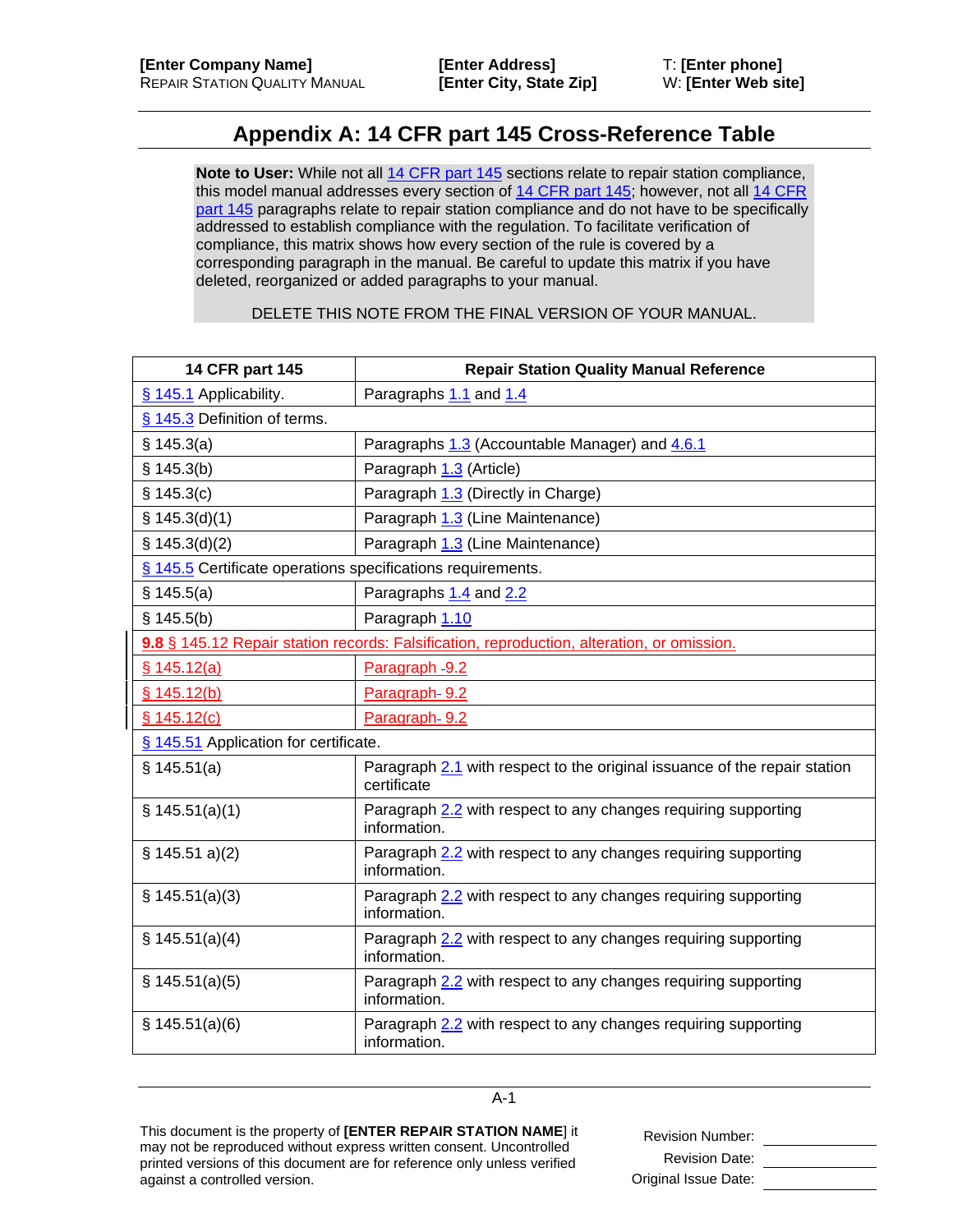| 14 CFR part 145                               | <b>Repair Station Quality Manual Reference</b>                                                                                                                                                                                                                                                                                                                                                                 |  |
|-----------------------------------------------|----------------------------------------------------------------------------------------------------------------------------------------------------------------------------------------------------------------------------------------------------------------------------------------------------------------------------------------------------------------------------------------------------------------|--|
| \$145.51(a)(7)                                | Paragraph 2.2 with respect to any changes requiring supporting<br>information.                                                                                                                                                                                                                                                                                                                                 |  |
| § 145.51(b)                                   | Paragraph 2.2 with respect to any changes requiring supporting<br>information.                                                                                                                                                                                                                                                                                                                                 |  |
| \$145.51(c)                                   | This paragraph applies to persons located in foreign countries and                                                                                                                                                                                                                                                                                                                                             |  |
| \$145.51(c)(1)                                | therefore does not apply to this company.                                                                                                                                                                                                                                                                                                                                                                      |  |
| \$145.51(c)(1)(i)                             |                                                                                                                                                                                                                                                                                                                                                                                                                |  |
| \$145.51(c)(1)(ii)                            |                                                                                                                                                                                                                                                                                                                                                                                                                |  |
| \$145.51(c)(2)                                |                                                                                                                                                                                                                                                                                                                                                                                                                |  |
| \$145.51(d)                                   | Paragraph 2.2 with respect to any changes requiring supporting<br>information.                                                                                                                                                                                                                                                                                                                                 |  |
| \$145.51(e)                                   | Paragraph- 2.1 with respect to the original issuance of the repair station<br>certificate.                                                                                                                                                                                                                                                                                                                     |  |
| \$145.51(f)                                   | Paragraph 2.2.3 with respect to revocation of the repair station<br>certificate.                                                                                                                                                                                                                                                                                                                               |  |
| § 145.53 Issue of certificate.                |                                                                                                                                                                                                                                                                                                                                                                                                                |  |
| § 145.53(a)                                   | Paragraphs 1.3 (Repair Station Certificate); 1.4 (issuance) and 2.2<br>(changes to certificate)                                                                                                                                                                                                                                                                                                                |  |
| § 145.53(b)                                   | This paragraph applies to persons located in foreign countries that have<br>bilateral agreements with the United States and does not require action<br>by this company.                                                                                                                                                                                                                                        |  |
| \$145.53(c)                                   | This paragraph requires an applicant that is a HazMat employer under<br>49 CFR § 171.8 to make a certification to the FAA that it has trained its<br>employees and that all its contractor and subcontractor HazMat<br>employees are trained as required by 49 CFR part 172 subpart H. With<br>respect to continuing obligations for HazMat employers, refer to<br>paragraphs 1.3 (Hazardous Material) and 1.5 |  |
| § 145.53(d)                                   | This paragraph applies to persons located in foreign countries and<br>therefore does not apply to this company.                                                                                                                                                                                                                                                                                                |  |
| § 145.55 Duration and renewal of certificate. |                                                                                                                                                                                                                                                                                                                                                                                                                |  |
| § 145.55(a)                                   | Paragraph 2.2.3                                                                                                                                                                                                                                                                                                                                                                                                |  |
| \$145.55(b)                                   | These paragraphs apply to persons located in foreign countries and                                                                                                                                                                                                                                                                                                                                             |  |
| \$145.55(c)                                   | therefore does not apply to this company.                                                                                                                                                                                                                                                                                                                                                                      |  |
| \$145.55(c)(1)                                |                                                                                                                                                                                                                                                                                                                                                                                                                |  |
| \$145.55(c)(2)                                |                                                                                                                                                                                                                                                                                                                                                                                                                |  |
| \$145.55(c)(3)                                |                                                                                                                                                                                                                                                                                                                                                                                                                |  |
| \$145.55(d)                                   | Paragraph 2.2.3                                                                                                                                                                                                                                                                                                                                                                                                |  |
|                                               | § 145.57 Amendment to or transfer of certificate.                                                                                                                                                                                                                                                                                                                                                              |  |
| § 145.57(a)                                   | Paragraph 2.2                                                                                                                                                                                                                                                                                                                                                                                                  |  |
| $\S$ 145.57(a)(1)                             | Paragraph 2.2.1                                                                                                                                                                                                                                                                                                                                                                                                |  |
| $\S$ 145.57(a)(2)                             | Paragraph 2.2.1                                                                                                                                                                                                                                                                                                                                                                                                |  |

This document is the property of **[ENTER REPAIR STATION NAME**] it may not be reproduced without express written consent. Uncontrolled printed versions of this document are for reference only unless verified against a controlled version.

Revision Number: \_\_\_\_\_\_\_\_\_\_\_\_\_\_\_\_ Revision Date: Original Issue Date: \_\_\_\_\_\_\_\_\_\_\_\_\_\_\_\_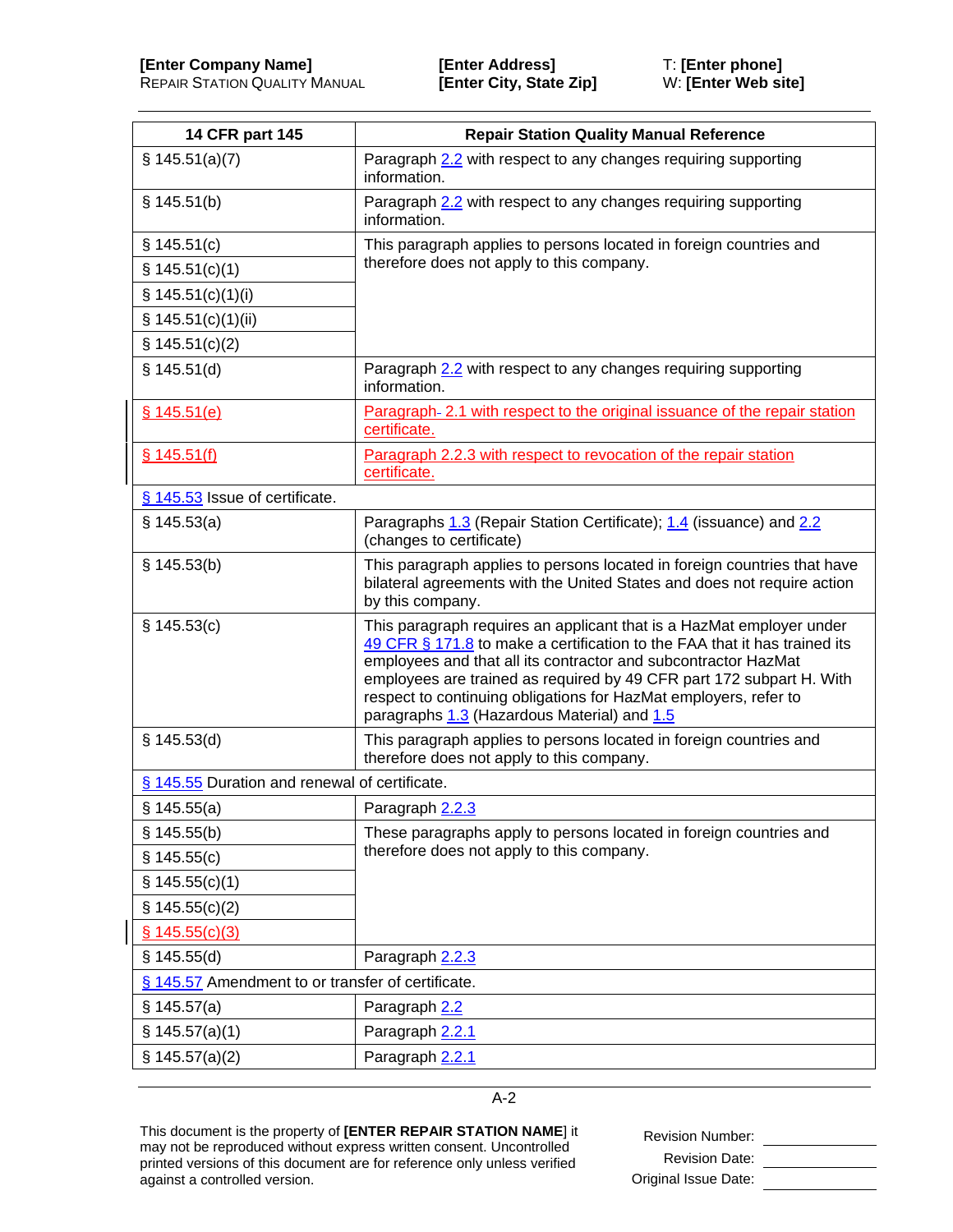| 14 CFR part 145                                      | <b>Repair Station Quality Manual Reference</b>                                                                                                                                                                                                                                                                                              |  |
|------------------------------------------------------|---------------------------------------------------------------------------------------------------------------------------------------------------------------------------------------------------------------------------------------------------------------------------------------------------------------------------------------------|--|
| \$145.57(b)                                          | Paragraph 2.2.2                                                                                                                                                                                                                                                                                                                             |  |
| § 145.59 Ratings.                                    |                                                                                                                                                                                                                                                                                                                                             |  |
| \$145.59(a)                                          | This section of the regulations explain the types of class ratings the FAA                                                                                                                                                                                                                                                                  |  |
| \$145.59(b)                                          | issues as part of the repair station's certificate, therefore they do not                                                                                                                                                                                                                                                                   |  |
| \$145.59(c)                                          | require any action by the company. With respect to working within the<br>rating issued by the FAA, please refer to paragraphs 1.1 and 2.3.                                                                                                                                                                                                  |  |
| \$145.59(d)                                          |                                                                                                                                                                                                                                                                                                                                             |  |
| \$145.59(e)                                          |                                                                                                                                                                                                                                                                                                                                             |  |
| $§$ 145.59(f)                                        |                                                                                                                                                                                                                                                                                                                                             |  |
| § 145.61 Limited ratings.                            |                                                                                                                                                                                                                                                                                                                                             |  |
| \$145.61(a)                                          | This section of the regulations explain the types of class ratings the FAA                                                                                                                                                                                                                                                                  |  |
| \$145.61(b)                                          | issues as part of the repair station's certificate, therefore they do not<br>require any action by the company. With respect to working within the<br>rating issued by the FAA, please refer to paragraphs 1.1 and 2.3.                                                                                                                     |  |
| \$145.61(c)                                          | This section of the regulations explains that if the repair station is issued                                                                                                                                                                                                                                                               |  |
| \$145.61(c)(1)                                       | a limited rating for specialized service, it must have the process<br>specification it will used (either a military or civil one or one developed by                                                                                                                                                                                        |  |
| \$145.61(c)(2)                                       | the applicant) must be listed on the repair station certificate's Operations<br>Specifications, therefore it does not require action by the company. With<br>respect to working within the rating issued by the FAA, please refer to<br>paragraphs 1.1 and 2.3.                                                                             |  |
| § 145.101 General.                                   | Paragraphs 1.4, 1.6, 5.1 and 8.15                                                                                                                                                                                                                                                                                                           |  |
| § 145.103 Housing and facilities requirements.       |                                                                                                                                                                                                                                                                                                                                             |  |
| § 145.103(a)                                         | These paragraphs of the regulation explain the general requirements for                                                                                                                                                                                                                                                                     |  |
| \$145.103(a)(1)                                      | housing and facilities that are adequate for the rating(s) issued and that<br>ensures that work will be performed properly. The description of the                                                                                                                                                                                          |  |
| \$145.103(a)(2)                                      | housing, major facility areas and equipment is set forth in Section 5:                                                                                                                                                                                                                                                                      |  |
| \$ 145.103(a)(2)(i)                                  |                                                                                                                                                                                                                                                                                                                                             |  |
| § 145.103(a)(2)(li)                                  |                                                                                                                                                                                                                                                                                                                                             |  |
| § 145.103(a)(2)(iii)                                 |                                                                                                                                                                                                                                                                                                                                             |  |
| \$ 145.103(a)(2)(iv)                                 |                                                                                                                                                                                                                                                                                                                                             |  |
| \$ 145.103(a)(2)(v)                                  |                                                                                                                                                                                                                                                                                                                                             |  |
| § 145.103(b)                                         | This paragraph of the regulation requires repair stations performing<br>maintenance, preventive maintenance and alteration on complete<br>aircraft to have permanent housing capable of enclosing the largest<br>aircraft upon which work will be performed. The size of the facility is<br>explained in paragraphs 5.1, 5.45.3 and 5.55.4. |  |
| \$145.103(c)                                         | Paragraph 5.65.5                                                                                                                                                                                                                                                                                                                            |  |
| § 145.105 Change of location, housing or facilities. |                                                                                                                                                                                                                                                                                                                                             |  |
| § 145.105(a)                                         | Paragraph 5.75.6                                                                                                                                                                                                                                                                                                                            |  |
| \$145.105(b)                                         | Paragraph 5.75.6                                                                                                                                                                                                                                                                                                                            |  |
| \$145.105(c)                                         | Paragraph 5.75.6                                                                                                                                                                                                                                                                                                                            |  |
| § 145.107 Satellite repair stations.                 |                                                                                                                                                                                                                                                                                                                                             |  |

This document is the property of **[ENTER REPAIR STATION NAME**] it may not be reproduced without express written consent. Uncontrolled printed versions of this document are for reference only unless verified against a controlled version.

Revision Number: \_\_\_\_\_\_\_\_\_\_\_\_\_\_\_\_ Revision Date: \_\_\_\_\_\_\_\_\_\_\_\_\_\_\_\_ Original Issue Date: \_\_\_\_\_\_\_\_\_\_\_\_\_\_\_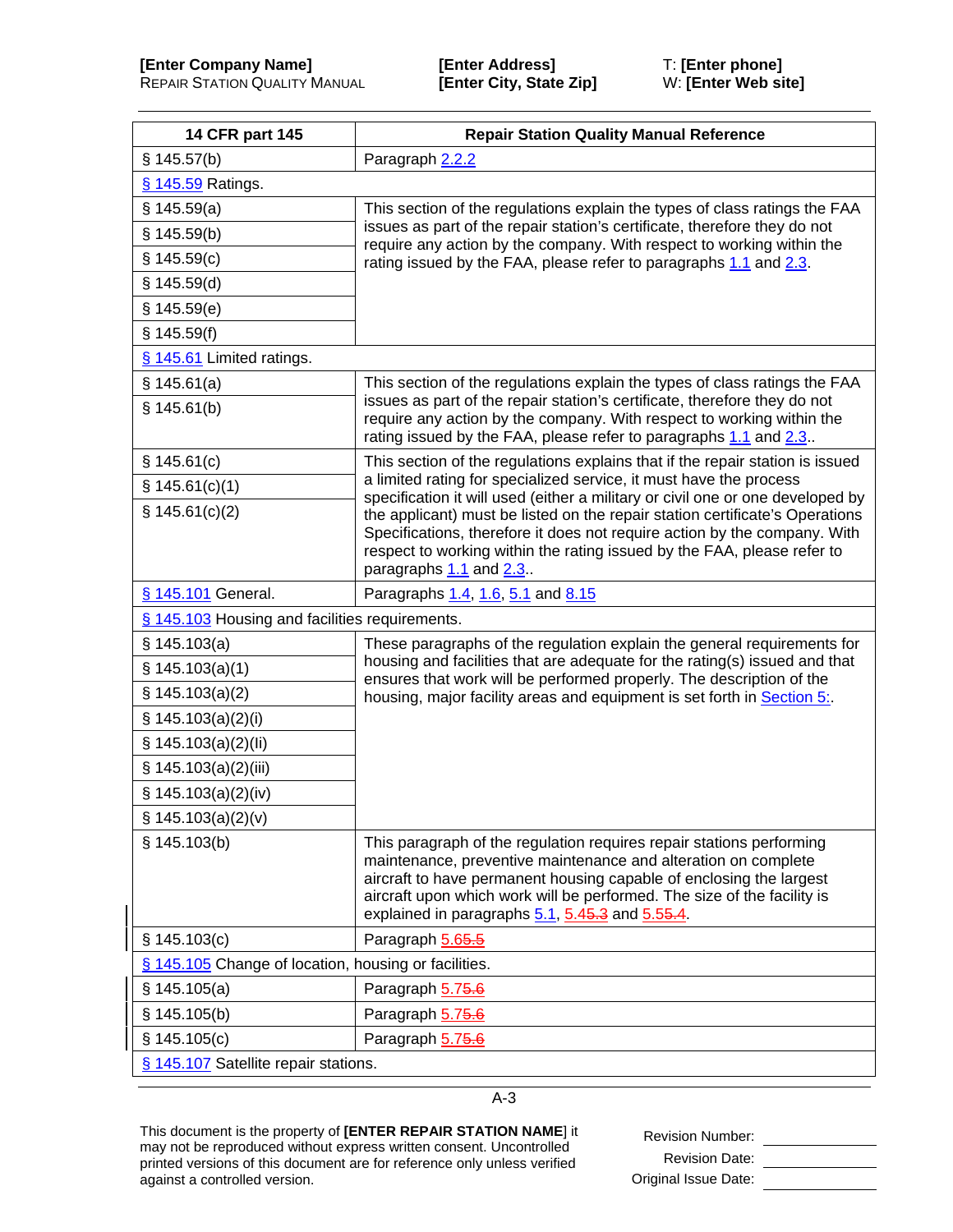| 14 CFR part 145                                       | <b>Repair Station Quality Manual Reference</b>                                                                                                                                                                                                                                                                                                                                       |
|-------------------------------------------------------|--------------------------------------------------------------------------------------------------------------------------------------------------------------------------------------------------------------------------------------------------------------------------------------------------------------------------------------------------------------------------------------|
| § 145.107(a)                                          | This repair station does not have satellite repair stations and therefore                                                                                                                                                                                                                                                                                                            |
| $$145.107(a)(1)-(4)$                                  | this section of the regulation does not apply                                                                                                                                                                                                                                                                                                                                        |
| \$145.107(b)                                          |                                                                                                                                                                                                                                                                                                                                                                                      |
| § 145.107(c)                                          |                                                                                                                                                                                                                                                                                                                                                                                      |
| § 145.109 Equipment, materials and data requirements. |                                                                                                                                                                                                                                                                                                                                                                                      |
| § 145.109(a)                                          | Paragraphs 1.6 and 8.15                                                                                                                                                                                                                                                                                                                                                              |
| § 145.109(b)                                          | Paragraph 8.15.3                                                                                                                                                                                                                                                                                                                                                                     |
| \$145.109(c)                                          | Paragraph 8.15.2                                                                                                                                                                                                                                                                                                                                                                     |
| $$145.109(d)(1)-(7)$                                  | Paragraph 8.15.1                                                                                                                                                                                                                                                                                                                                                                     |
| § 145.151 Personnel requirements.                     |                                                                                                                                                                                                                                                                                                                                                                                      |
| § 145.151(a)                                          | Paragraphs 4.1 and 4.6                                                                                                                                                                                                                                                                                                                                                               |
| § 145.151(b)                                          | Paragraph 4.6                                                                                                                                                                                                                                                                                                                                                                        |
| § 145.151(c)                                          | Paragraphs 4.1                                                                                                                                                                                                                                                                                                                                                                       |
| \$145.151(d)                                          | Paragraphs 4.1 and Section 6:                                                                                                                                                                                                                                                                                                                                                        |
| § 145.153 Supervisory personnel requirements.         |                                                                                                                                                                                                                                                                                                                                                                                      |
| § 145.153(a)                                          | Paragraphs 1.3 (Supervisor), 4.6 and 4.6.9                                                                                                                                                                                                                                                                                                                                           |
| \$145.153(b)(1)                                       | Paragraph 4.6.9                                                                                                                                                                                                                                                                                                                                                                      |
| \$145.153(b)(2)                                       | These paragraphs apply to persons located in foreign countries and<br>therefore does not apply to this company.                                                                                                                                                                                                                                                                      |
| § 145.153(c)                                          | Paragraph 4.6.9                                                                                                                                                                                                                                                                                                                                                                      |
| § 145.155 Inspection personnel requirements.          |                                                                                                                                                                                                                                                                                                                                                                                      |
| $\S$ 145.155(a)(1)-(2)                                | Paragraphs 4.6, 4.6.3, 4.6.4 and 4.6.5                                                                                                                                                                                                                                                                                                                                               |
| \$145.155(b)                                          | Paragraphs 4.6.3, 4.6.4 and 4.6.5                                                                                                                                                                                                                                                                                                                                                    |
|                                                       | § 145.157 Personnel authorized to approve an article for return to service.                                                                                                                                                                                                                                                                                                          |
| § 145.157(a)                                          | Section 4: sets forth the duties and responsibilities of key personnel; if<br>the person's duties and responsibilities include approval for return to<br>service, the paragraph notes that one of the qualifications is for the<br>person to be certificated under 14 CFR part 65.                                                                                                   |
| § 145.157(b)                                          | These paragraphs apply to persons located in foreign countries and<br>therefore does not apply to this company.                                                                                                                                                                                                                                                                      |
| § 145.157(c)                                          | Section 4: sets forth the duties and responsibilities of key personnel; if<br>the person's duties and responsibilities include approval for return to<br>service, the paragraph notes that one of the qualifications is for the<br>person to be able to read, write and understand the English language (it<br>is also a requirement for persons certificated under 14 CFR part 65). |
|                                                       | § 145.159 Recommendation of a person for certification as a repairman.                                                                                                                                                                                                                                                                                                               |
| $§ 145.159 (a)-(b)$                                   | Paragraph 4.5                                                                                                                                                                                                                                                                                                                                                                        |
| § 145.160 Employment of former FAA employees.         |                                                                                                                                                                                                                                                                                                                                                                                      |
| $$145.160(a)-(c)$                                     | Paragraph 4.3                                                                                                                                                                                                                                                                                                                                                                        |

This document is the property of **[ENTER REPAIR STATION NAME**] it may not be reproduced without express written consent. Uncontrolled printed versions of this document are for reference only unless verified against a controlled version.

Revision Number: \_\_\_\_\_\_\_\_\_\_\_\_\_\_\_\_ Revision Date: Original Issue Date: \_\_\_\_\_\_\_\_\_\_\_\_\_\_\_\_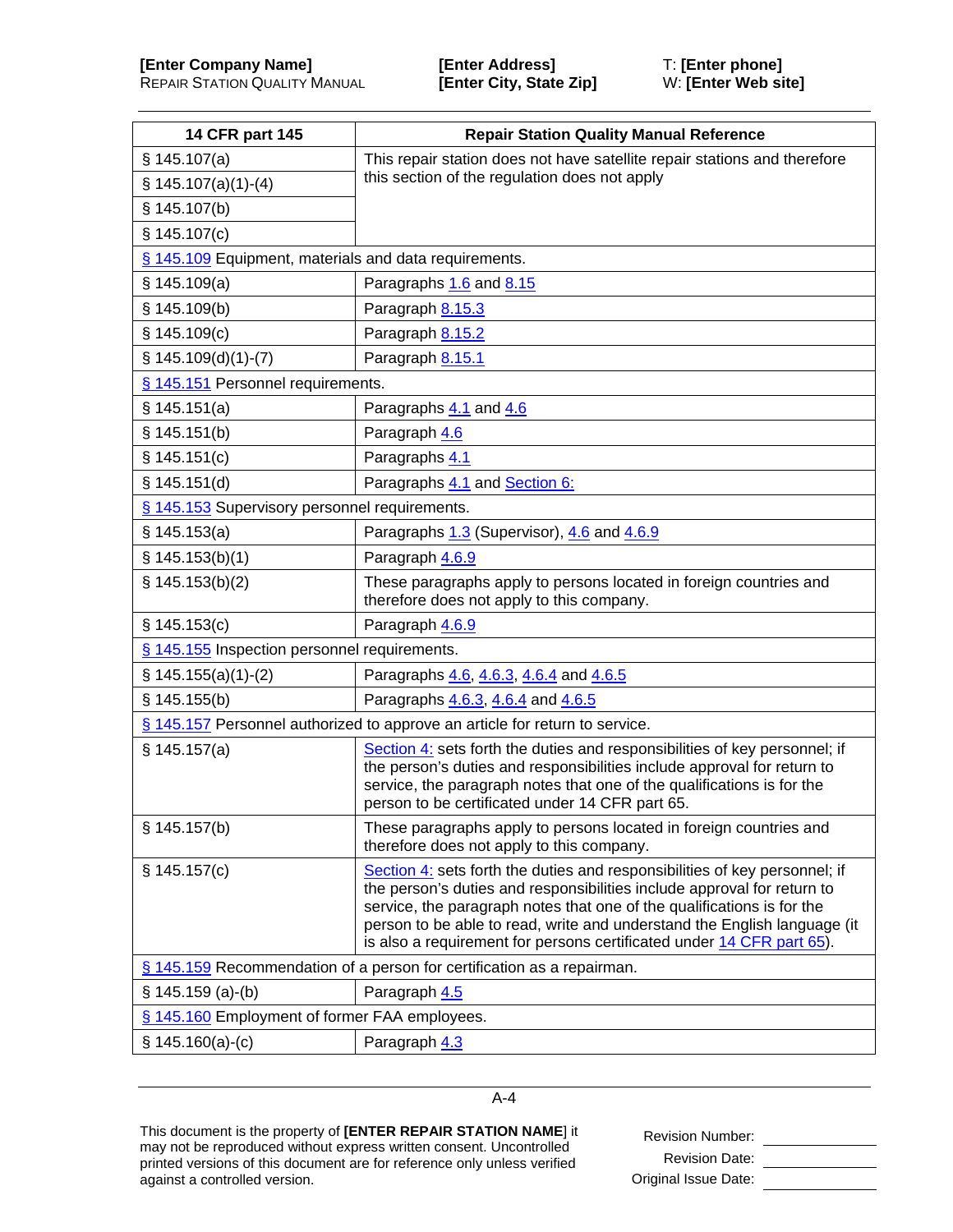| 14 CFR part 145                                                                                                                                                                                                                                             | <b>Repair Station Quality Manual Reference</b>                                                                                                                   |  |
|-------------------------------------------------------------------------------------------------------------------------------------------------------------------------------------------------------------------------------------------------------------|------------------------------------------------------------------------------------------------------------------------------------------------------------------|--|
| § 145.161 Records of management, supervisory and inspection personnel.                                                                                                                                                                                      |                                                                                                                                                                  |  |
| $$145.161(a)(1)-(3)$                                                                                                                                                                                                                                        | Paragraph 4.2                                                                                                                                                    |  |
| \$145.161(a)(4)                                                                                                                                                                                                                                             | Paragraph 4.4                                                                                                                                                    |  |
| \$145.161(b)                                                                                                                                                                                                                                                | Paragraph 4.2.1                                                                                                                                                  |  |
| § 145.163 Training requirements.                                                                                                                                                                                                                            |                                                                                                                                                                  |  |
| $\{ 145.163(a)(4)-(2) \}$                                                                                                                                                                                                                                   | This repair station submitted its training program to the FAA for<br>approved on [ENTER DATE THAT THE PROGRAM WAS SUBMITTED<br>FOR APPROVAL].                    |  |
| \$145.163(b)                                                                                                                                                                                                                                                | Paragraph 6.1                                                                                                                                                    |  |
| \$145.163(c)                                                                                                                                                                                                                                                | Paragraph 6.3                                                                                                                                                    |  |
| § 145.163(d)                                                                                                                                                                                                                                                | Paragraph 6.4                                                                                                                                                    |  |
| § 145.165 Hazardous materials training.                                                                                                                                                                                                                     |                                                                                                                                                                  |  |
| § 145.165(a)                                                                                                                                                                                                                                                | Paragraphs 1.5 and 6.2                                                                                                                                           |  |
| § 145.165(b)                                                                                                                                                                                                                                                | Paragraphs 1.5 and 6.2                                                                                                                                           |  |
| § 145.201 Privileges and limitations of certificate.                                                                                                                                                                                                        |                                                                                                                                                                  |  |
| \$145.201(a)(1)                                                                                                                                                                                                                                             | Paragraphs 1.1 and 2.3                                                                                                                                           |  |
| \$145.201(a)(2)                                                                                                                                                                                                                                             | Paragraphs 2.3 and 8.17                                                                                                                                          |  |
| § 145.201(a)(3)                                                                                                                                                                                                                                             | Paragraph 2.3                                                                                                                                                    |  |
| \$145.201(b)                                                                                                                                                                                                                                                | Paragraphs 1.1 and 2.3                                                                                                                                           |  |
| \$145.201(c)(1)                                                                                                                                                                                                                                             | Paragraph 2.3                                                                                                                                                    |  |
| \$145.201(c)(2)                                                                                                                                                                                                                                             | Paragraphs 2.3 and 8.16                                                                                                                                          |  |
| \$145.201(c)(3)                                                                                                                                                                                                                                             | This repair station ensures that all the work performed under its repair<br>station certificate is done in accordance with 14 CFR § 43.13, per<br>paragraph 2.3. |  |
| § 145.203 Work performed at another location.                                                                                                                                                                                                               |                                                                                                                                                                  |  |
| $$145.203(a)-(b)$                                                                                                                                                                                                                                           | Paragraph 1.8                                                                                                                                                    |  |
| § 145.205 Maintenance, preventive maintenance and alterations performed for certificate holders under<br>Parts 121, 125 and 135, and for foreign air carriers or foreign persons operating a U.S.-registered aircraft<br>in common carriage under Part 129. |                                                                                                                                                                  |  |
| \$145.205(a)                                                                                                                                                                                                                                                | Paragraph 7.1                                                                                                                                                    |  |
| \$145.205(b)                                                                                                                                                                                                                                                | Paragraph 7.1                                                                                                                                                    |  |
| \$145.205(c)                                                                                                                                                                                                                                                | Paragraph 7.1                                                                                                                                                    |  |
| $$145.205(d)(1)-(3)$                                                                                                                                                                                                                                        | Paragraph 7.5                                                                                                                                                    |  |
| § 145.206 Notification of hazardous materials authorizations.                                                                                                                                                                                               |                                                                                                                                                                  |  |
| $§ 145.206(a)-(b)$                                                                                                                                                                                                                                          | Paragraph 7.4                                                                                                                                                    |  |
| § 145.207 Repair station manual.                                                                                                                                                                                                                            |                                                                                                                                                                  |  |
| § 145.207(a)                                                                                                                                                                                                                                                | Paragraph 1.1                                                                                                                                                    |  |
| § 145.207(b)                                                                                                                                                                                                                                                | Paragraph 1.2                                                                                                                                                    |  |
| \$145.207(c)                                                                                                                                                                                                                                                | Paragraph 1.2                                                                                                                                                    |  |

This document is the property of **[ENTER REPAIR STATION NAME**] it may not be reproduced without express written consent. Uncontrolled printed versions of this document are for reference only unless verified against a controlled version.

Revision Number: \_\_\_\_\_\_\_\_\_\_\_\_\_\_\_\_ Revision Date: \_\_\_\_\_\_\_\_\_\_\_\_\_\_\_\_ Original Issue Date: \_\_\_\_\_\_\_\_\_\_\_\_\_\_\_\_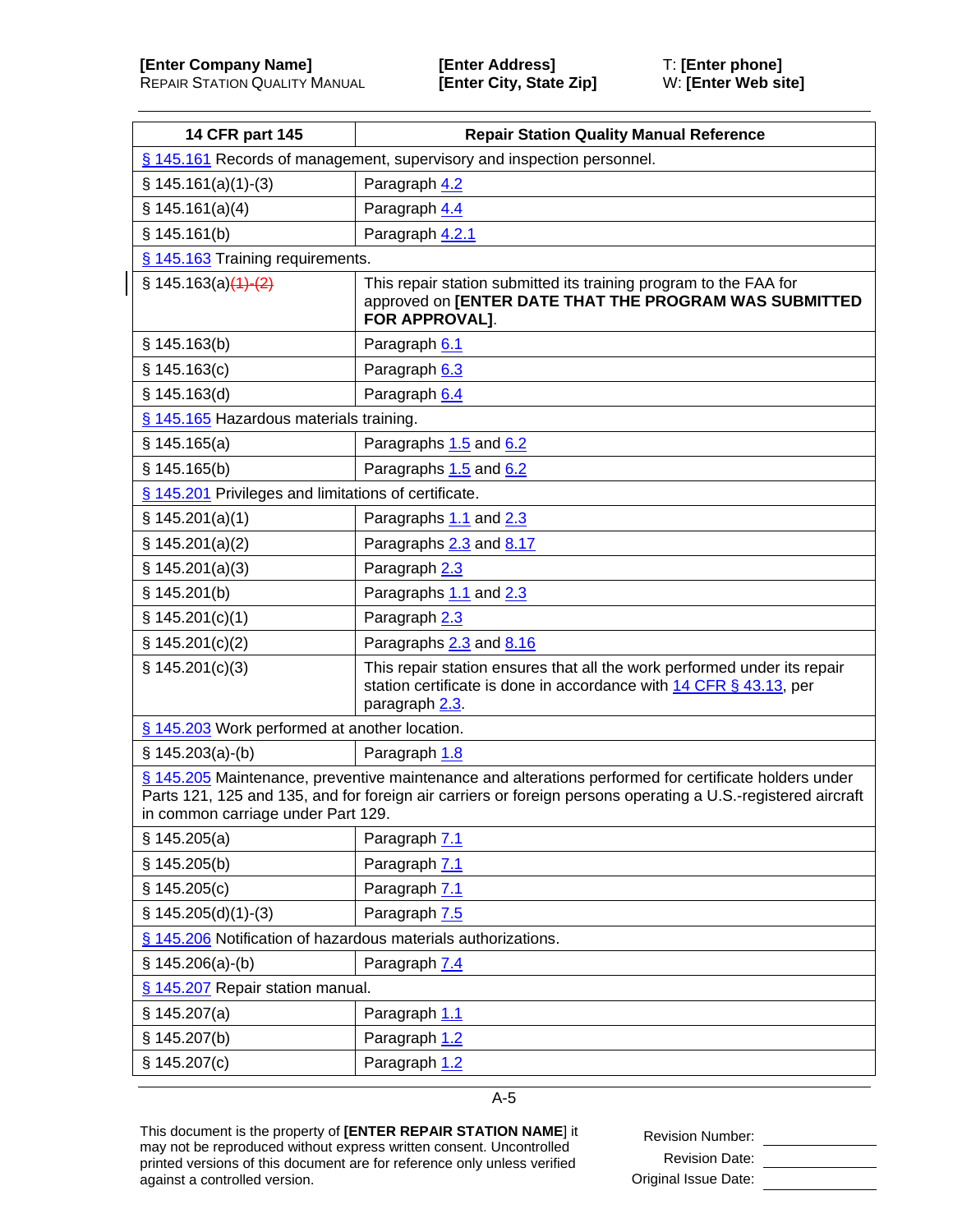| 14 CFR part 145                           | <b>Repair Station Quality Manual Reference</b>                                                                                                                       |
|-------------------------------------------|----------------------------------------------------------------------------------------------------------------------------------------------------------------------|
| § 145.207(d)                              | Paragraph 1.2                                                                                                                                                        |
| \$145.207(e)                              | Paragraph 1.2                                                                                                                                                        |
| § 145.209 Repair station manual contents. |                                                                                                                                                                      |
| \$145.209(a)(1)                           | Paragraph 3.2                                                                                                                                                        |
| $$145.209(a)(2)-(3)$                      | Paragraph 4.6                                                                                                                                                        |
| \$145.209(b)                              | Paragraph 4.2                                                                                                                                                        |
| \$145.209(c)                              | Paragraphs 1.6, 8.2, 8.4 and 8.15 and Section 5:                                                                                                                     |
| \$145.209(d)(1)                           | Paragraph 2.4 (ALTERNATIVE: This repair station's capability list is<br>contained on its Operations Specifications and changes are made<br>through paragraph 2.2.1.) |
| \$145.209(d)(2)                           | Paragraph 2.4 (ALTERNATIVE: This repair station's capability list is<br>contained on its Operations Specifications and changes are made<br>through paragraph 2.2.1.) |
| \$145.209(e)                              | Paragraph 6.4                                                                                                                                                        |
| \$145.209(f)                              | Paragraph 1.8                                                                                                                                                        |
| § 145.209(g)                              | Section 7:                                                                                                                                                           |
| \$145.209(h)(1)                           | Paragraph 8.17.1                                                                                                                                                     |
| \$145.209(h)(2)                           | Paragraph 8.17.2                                                                                                                                                     |
| § 145.209(i)                              | Section 9:                                                                                                                                                           |
| § 145.209(j)                              | Paragraph 1.2                                                                                                                                                        |
| § 145.209(k)                              | Paragraph 1.2                                                                                                                                                        |
| § 145.211 Quality control system.         |                                                                                                                                                                      |
| § 145.211(a)                              | Section 8: of this manual describes the quality system that ensures work<br>is performed in an airworthy manner.                                                     |
| \$145.211(b)                              | Paragraph 8.1                                                                                                                                                        |
| \$145.211(c)                              | Paragraphs 1.1 and 8.1                                                                                                                                               |
| § 145.211(c)(1)(i)                        | Paragraph 8.3                                                                                                                                                        |
| § 145.211(c)(1)(ii)                       | Paragraphs 8.8                                                                                                                                                       |
| § 145.211(c)(1)(iii)                      | Paragraph 8.9                                                                                                                                                        |
| \$145.211(c)(1)(iv)                       | Paragraphs 4.6.4, 8.7 and Section 6:                                                                                                                                 |
| \$145.211(c)(1)(v)                        | Paragraph 8.15.1                                                                                                                                                     |
| § 145.211(c)(1)(vi)                       | Paragraph 8.17.2                                                                                                                                                     |
| \$145.211(c)(1)(vii)                      | Paragraphs 8.13 and 8.14                                                                                                                                             |
| § 145.211(c)(1)(viii)                     | Paragraph 8.15.3                                                                                                                                                     |
| \$145.211(c)(1)(ix)                       | Paragraph 8.18                                                                                                                                                       |
| $\S$ 145.211(c)(2)                        | Paragraphs 8.5 and 8.15.1                                                                                                                                            |
| \$145.211(c)(3)                           | Paragraphs 1.2.5 and 9.49.3                                                                                                                                          |
| \$145.211(c)(4)                           | Paragraph 1.2                                                                                                                                                        |
| \$145.211(d)                              | Paragraph 1.2                                                                                                                                                        |

This document is the property of **[ENTER REPAIR STATION NAME**] it may not be reproduced without express written consent. Uncontrolled printed versions of this document are for reference only unless verified against a controlled version.

Revision Number: \_\_\_\_\_\_\_\_\_\_\_\_\_\_\_\_ Revision Date: Original Issue Date: \_\_\_\_\_\_\_\_\_\_\_\_\_\_\_\_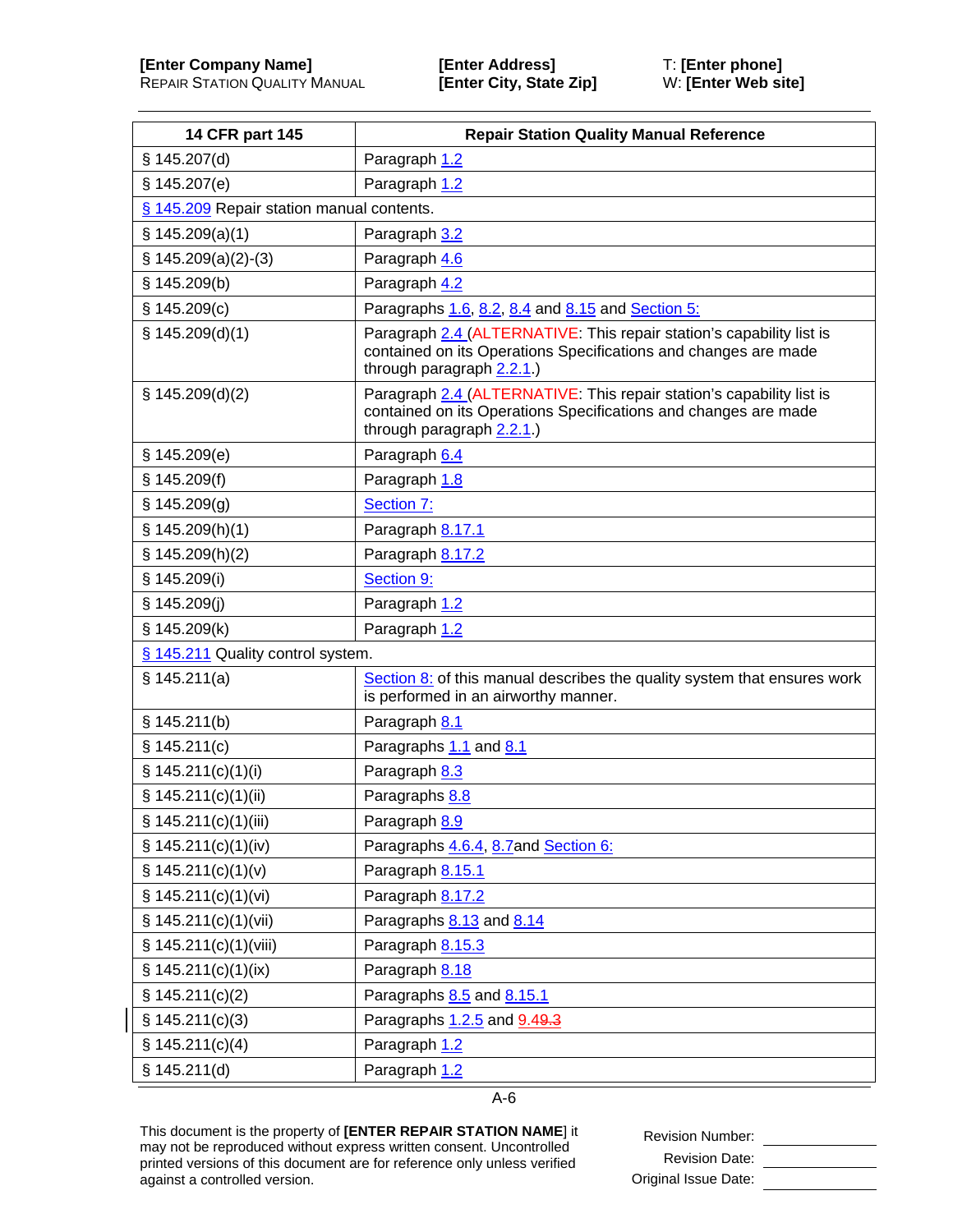| 14 CFR part 145                                                             | <b>Repair Station Quality Manual Reference</b>                                                                                                                                          |
|-----------------------------------------------------------------------------|-----------------------------------------------------------------------------------------------------------------------------------------------------------------------------------------|
| § 145.213 Inspection of maintenance, preventive maintenance or alterations. |                                                                                                                                                                                         |
| § 145.213(a)                                                                | Paragraphs 8.8, 8.9, 8.10, 8.11, 8.12 and 8.13                                                                                                                                          |
| § 145.213(b)                                                                | Paragraph 8.14                                                                                                                                                                          |
| § 145.213(b)(1)                                                             | Paragraph 8.5                                                                                                                                                                           |
| \$145.213(b)(2)                                                             | Paragraphs 8.8, 8.9, 8.10, 8.11, 8.12 and 8.13                                                                                                                                          |
| \$145.213(c)                                                                | Paragraph 4.6.4 describes the qualification of inspectors.                                                                                                                              |
| \$145.213(d)                                                                | Paragraph 4.5                                                                                                                                                                           |
| § 145.215 Capability list.                                                  |                                                                                                                                                                                         |
| § 145.215(a)                                                                | Paragraph 2.4 (ALTERNATIVE: This repair station's capability list is<br>contained on its Operations Specifications and changes are made<br>through paragraph 2.2.1.)                    |
| § 145.215(b)                                                                | Paragraph 2.4 (ALTERNATIVE: This repair station's capability list is<br>contained on its Operations Specifications and changes are made<br>through paragraph 2.2.1.)                    |
| § 145.215(c)                                                                | Paragraph 2.4 (ALTERNATIVE: This repair station's capability list is<br>contained on its Operations Specifications and changes are made<br>through paragraph 2.2.1.)                    |
| § 145.215(d)                                                                | Paragraph 2.4 (ALTERNATIVE: This repair station's capability list is<br>contained on its Operations Specifications and changes are made<br>through paragraph 2.2.1.)                    |
| § 145.217 Contract maintenance.                                             |                                                                                                                                                                                         |
| \$145.217(a)                                                                | Paragraph 2.3                                                                                                                                                                           |
| \$145.217(a)(1)                                                             | Paragraph 8.17.1                                                                                                                                                                        |
| \$145.217(a)(2)                                                             | Paragraph 8.17.2                                                                                                                                                                        |
| § 145.217(a)(2)(i)                                                          | Paragraph 8.17.2                                                                                                                                                                        |
| \$ 145.217(a)(2)(ii)                                                        | Paragraph 8.17.2                                                                                                                                                                        |
| § 145.217(b)                                                                | Paragraph 8.17.2                                                                                                                                                                        |
| \$145.217(b)(1)                                                             | Paragraph 8.17.2                                                                                                                                                                        |
| \$145.217(b)(2)                                                             | Paragraph 8.17.2                                                                                                                                                                        |
| \$145.217(b)(3)                                                             | Paragraphs 8.17.2 and 8.3                                                                                                                                                               |
| \$145.217(c)                                                                | This repair station will not provide an approval for return to service on<br>type certificated products after contract maintenance has been<br>performed as is stated in paragraph 2.3. |
| § 145.219 Recordkeeping.                                                    |                                                                                                                                                                                         |
| \$145.219(a)                                                                | Section 9:                                                                                                                                                                              |
| \$145.219(b)                                                                | Paragraphs 8.14 and 9.39.4                                                                                                                                                              |
| \$145.219(c)                                                                | Paragraph 9.29.3                                                                                                                                                                        |
| § 145.219(d)                                                                | Paragraph 9.29.3                                                                                                                                                                        |
| § 145.221 Service difficulty reports.                                       |                                                                                                                                                                                         |
| $§ 145.221(a)-(e)$                                                          | Paragraph 9.49.5                                                                                                                                                                        |

This document is the property of **[ENTER REPAIR STATION NAME**] it may not be reproduced without express written consent. Uncontrolled printed versions of this document are for reference only unless verified against a controlled version.

Revision Number: \_\_\_\_\_\_\_\_\_\_\_\_\_\_\_\_ Revision Date: Original Issue Date: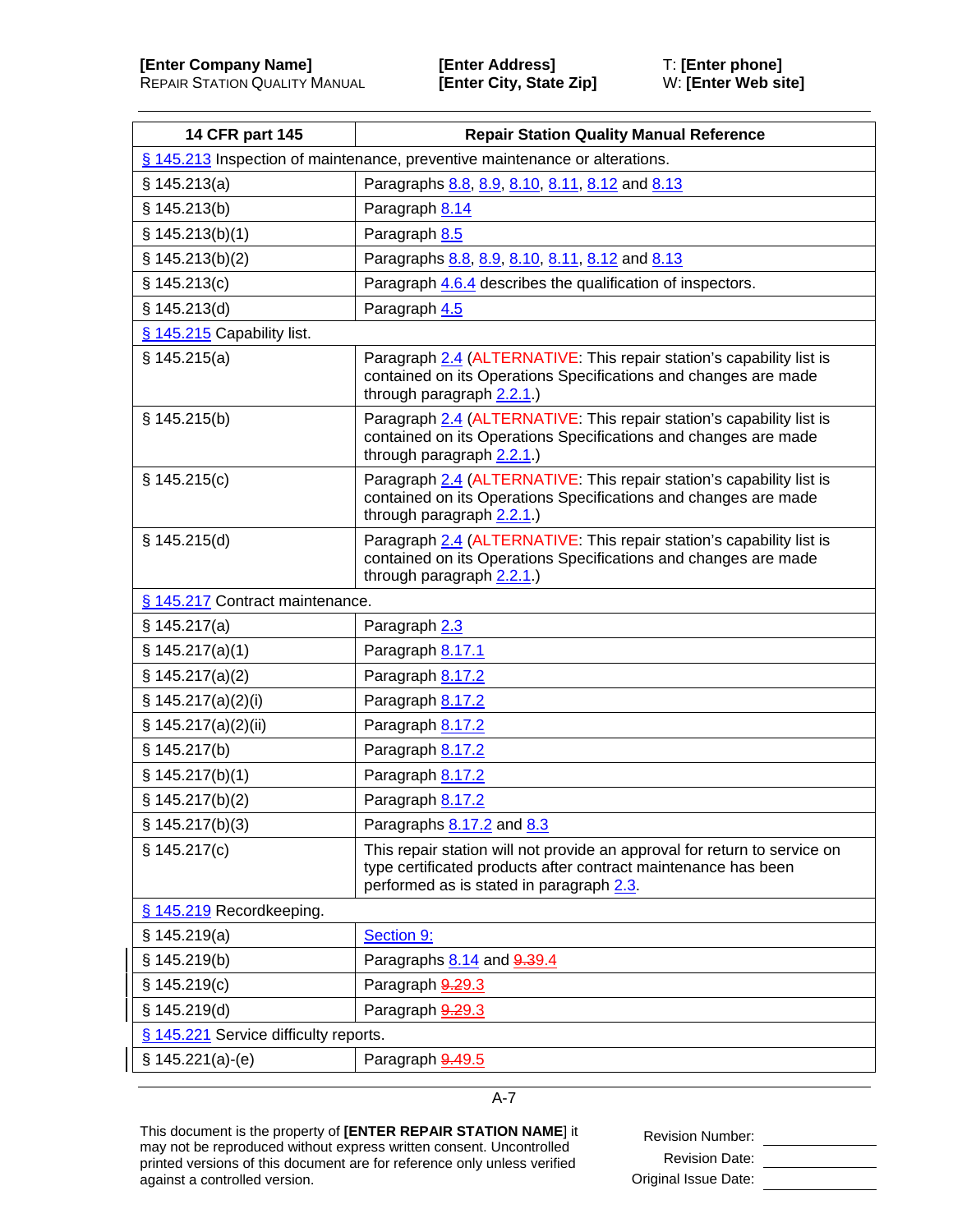| <b>14 CFR part 145</b>                    | <b>Repair Station Quality Manual Reference</b> |
|-------------------------------------------|------------------------------------------------|
| $\frac{1}{2}$ \$ 145.223 FAA inspections. |                                                |
| $\vert$ § 145.223(a)-(c)                  | Paragraph 1.9                                  |

This document is the property of **[ENTER REPAIR STATION NAME**] it may not be reproduced without express written consent. Uncontrolled printed versions of this document are for reference only unless verified against a controlled version.

| <b>Revision Number:</b> |  |
|-------------------------|--|
| <b>Revision Date:</b>   |  |
| Original Issue Date:    |  |